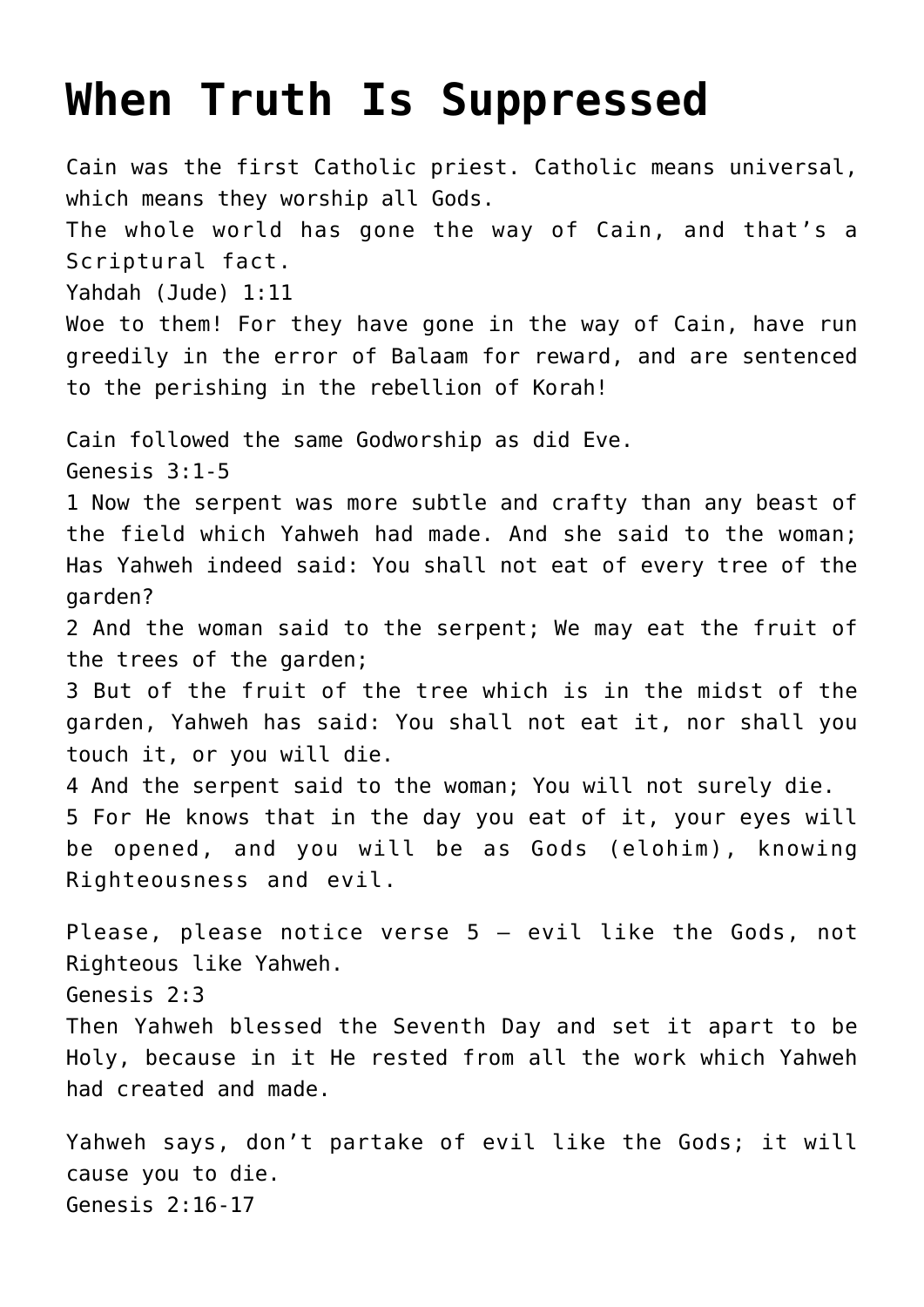16 And Yahweh commanded the man, saying: Of every tree of the garden you may freely eat; 17 But of the tree of the knowledge of Righteousness and evil you must not eat, for starting with the day you eat of it, dying you will die.

The Priest Abel practiced Righteousness like Yahweh. Mattithyah 23:35 So that upon you may come all the Righteous blood shed upon the whole earth, from the blood of Righteous Abel to the blood of Zecharyah, the son of Berechyah, whom you murdered between the porch and the altar.

Notice now what Yahshua points out to us concerning those who practice evil like the serpent and Cain, the Catholic priest. They're evil like the Gods. Mattithyah 23:28

In the same way, you appear outwardly Righteous to men, but inside you are full of hypocrisy and the breaking of Yahweh's Laws.

Of whom does Yahshua speak? He's speaking of the Coptic Catholics' children, who kept the worship of their fathers who came out of Egypt with Mosheh and persecuted Yahweh's Prophets of Righteousness.

I Samuyl 8:4-8

4 Then all the elders of Israyl gathered together and approached Samuyl when he was at Ramah,

5 Saying to him; You are old, and your sons do not walk in your ways. Appoint us a king to judge us; just like all the other nations.

6 But these things displeased Samuyl, especially when they said; Give us a king to judge us. Then Samuyl prayed to Yahweh.

7 Yahweh answered Samuyl, and said: Listen to all the words the people speak to you, for they have not rejected you; they have rejected Me, that I should not reign over them.

8 Just as they have done to Me from the day I brought them out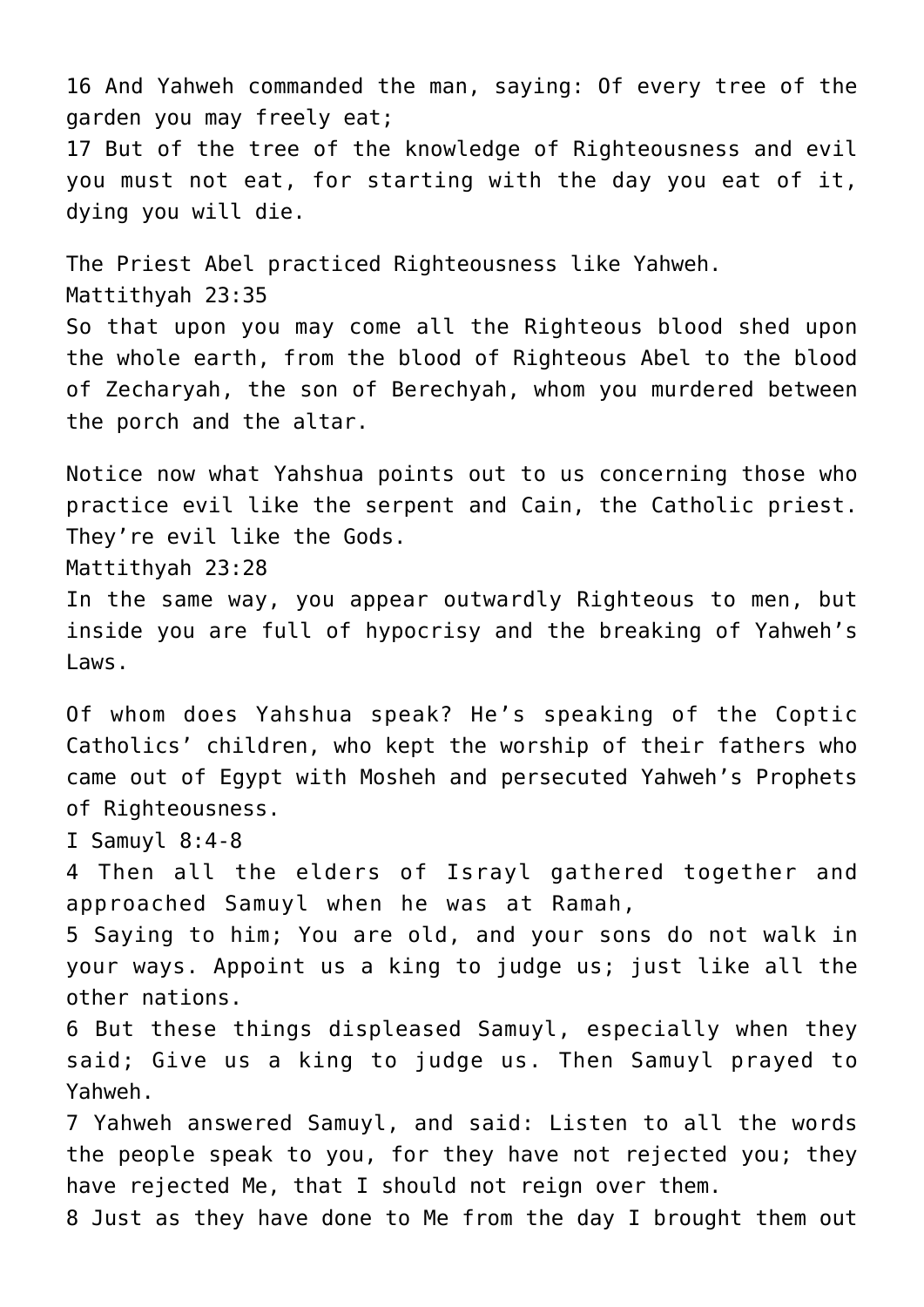of Egypt, to this very day, they are now doing to you they are forsaking Me in order to serve God(s); elohim! They were next seen in Yerusalem. Mattithyah 23:1-2, 5-7, 13, 17, 27-35 1 Then Yahshua spoke to the multitudes and to His Disciples, 2 Saying: The scribes and the Pharisees are appointed to Mosheh's office; teachers of Yahweh's Law, 5 But all the works they do are practiced to be seen by men. They widen their phylacteries, and lengthen the tzitzit on their tallits. 6 They love the best places at feasts, the front seats in the synagogues, 7 Being greeted in the markets, and being called by men; Rabbi! Rabbi! 13 But woe to you, scribes and Pharisees, hypocrites! You shut the door of the Kingdom of Yahweh in men's faces; for you yourselves will not go in, nor will you allow those who do come, to go in. 17 Blind fools! Which is greater: the gold or the altar which sanctifies the gold? 27 Woe to you, scribes and Pharisees, hypocrites! For you are like whitewashed sepulchers which indeed appear beautiful outwardly, but inside are full of dead men's bones and all uncleanness. 28 In the same way, you appear outwardly Righteous to men, but inside you are full of hypocrisy and the breaking of Yahweh's Laws. 29 Woe to you, scribes and Pharisees, hypocrites! You build the tombs of the Prophets, and decorate the sepulchers of the Righteous, 30 And say; If we had been living in the days of our fathers, we would have had no part with them in the killing of the Prophets. 31 In saying that, you witness against yourselves that you are the children of those who murdered the Prophets. 32 Make complete then the measure of your fathers!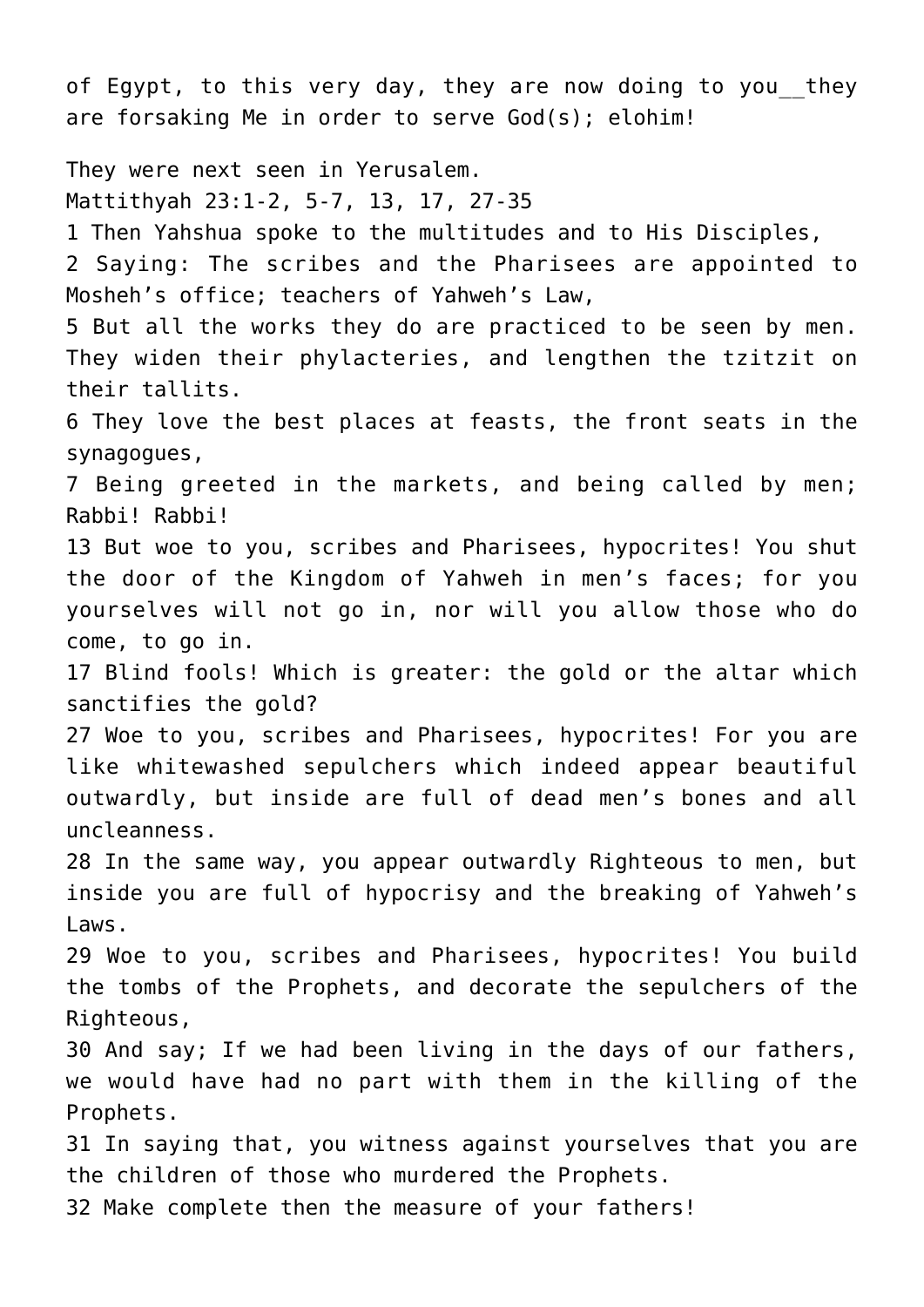33 Serpents! Brood of vipers! How will you escape the sentence of Gehenna? 34 On this account, behold, I send to you Prophets, wise men, and scribes; and some of them you will kill and impale, some of them you will scourge in your synagogues and persecute from city to city; 35 So that upon you may come all the Righteous blood shed upon the whole earth, from the blood of Righteous Abel to the blood of Zecharyah, the son of Berechyah, whom you murdered between the porch and the altar.

Read verse 35 again. Yahshua shows this same religious system that started with Cain was, in Yahshua's time, ruling Yerusalem. Their next prophesied location was the seven hills of Rome, where they dwell today.

Coptic Catholic

Coptic means Egyptian. Coptic Catholic means Egyptian Godworshipper like Cain. Roman means strong soldier. Church comes from the word Circe. Circe refers to the woman who gathered the dead bodies of men who were murdered in the arenas or open fields for keeping the Sabbath or using the Name of the Heavenly Father Yahweh. Circe and her employees gathered the bodies and hauled them away.

To get the jest of what mythology does not reveal by saying she, Circe or church, turned her victims into swine and ate the swine, let me tell you about a man I knew in my youth.

The Pig Farmer

In a small town, about three miles from where I grew up, there was a pig farmer who had about ten acres of land on the south side of that town. I had a friend who lived about two blocks from the pig farm. My friend and I were walking in that direction one day, just as the pig farmer was dumping a dead horse and some dead cows into the pigpen for the pigs to eat. The pig farmer was known for gathering dead animals from the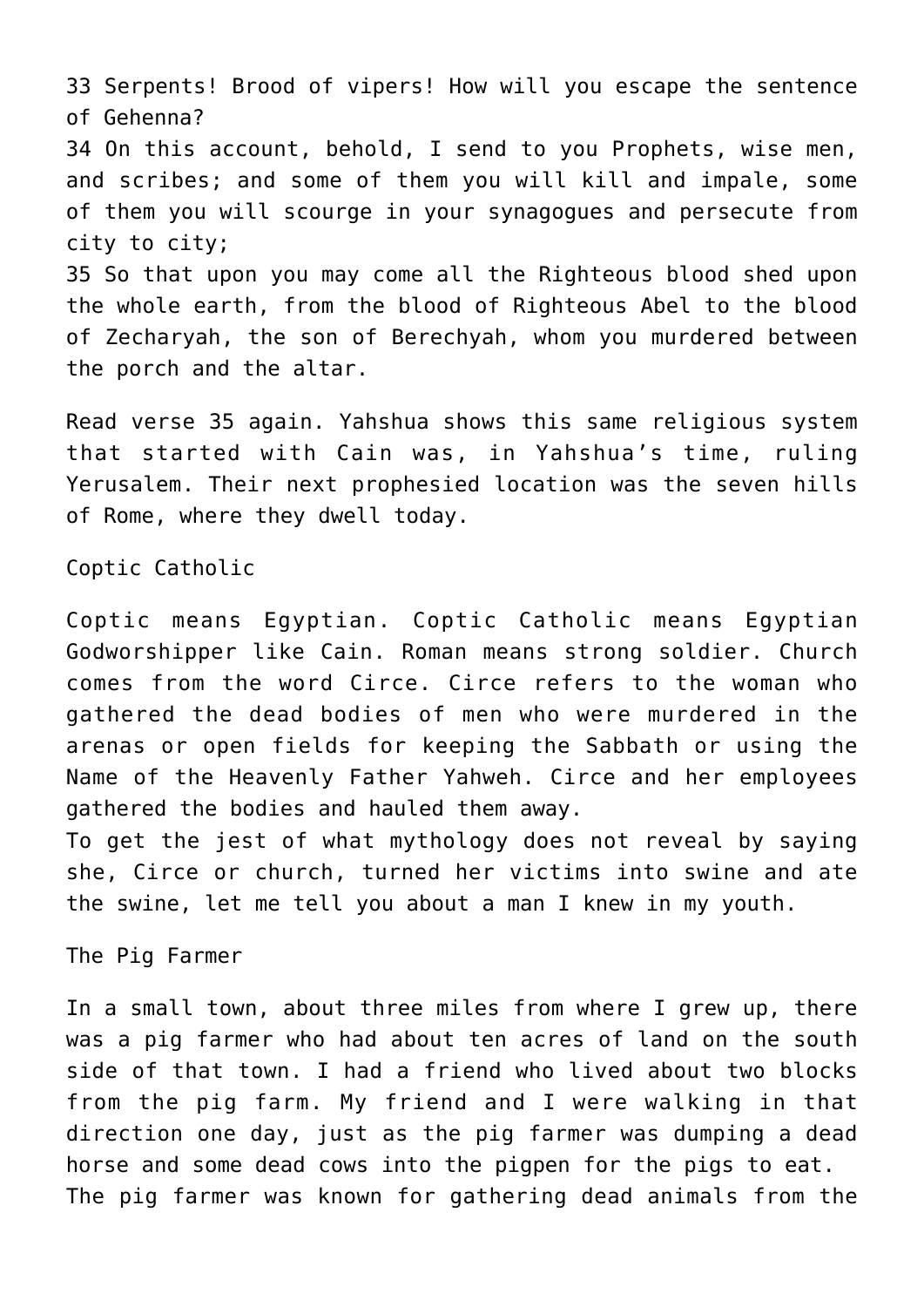farmers and hauling them away, which was a welcomed service to the farmers. When the wind was out of the south, the whole town got the drift of this history. The pig farmer fed the pigs the dead bodies and then sold them when they got large enough for market. He turned the dead bodies into swine and then ate the swine.

Mythology says that Circe turned men; that is, their dead bodies, into swine and then ate the swine. The enemies of Circe or church/the church were the Sabbath-keepers or those who used the Creator's Name, Yahweh (Daniyl 7).

The word church comes from ME chirche, kirke; OE circe; GR kyriake, and means Lord's house; a swelling, to be strong. Remember: Mattithyah 23:7 Being greeted in the markets, and being called by men; Rabbi! Rabbi!

Also remember, the word Roman means strong soldier. The word Lord comes from the word rabbi. Unger's Bible Dictionary gives us the following information about the word Lord.

RABBI. (Heb. rabbi, Gk. hrabbi, "my teacher"). A respectful term applied by the Jews to their teachers and spiritual instructors (Matt. 23:7-8; John 1:38; 3:26; 6:25). The terms rabbi and rabboni both mean simply "master" (John 1:38; 20:16). The use of the title rabbi cannot be substantiated before the time of Christ. Later Jewish schools had three grades of honor: rab, "master", the lowest; rabbi, "my master", the second; and rabboni, "my lord, my master", the most elevated.

When one prays to Lord or "the" Lord, that person is praying to a dead rabbi. Compare with Scripture. Yahweh's Prophet Isayah was inspired to write the following concerning those praying to the dead and following priests who eat swine's flesh. Isayah 65:2-5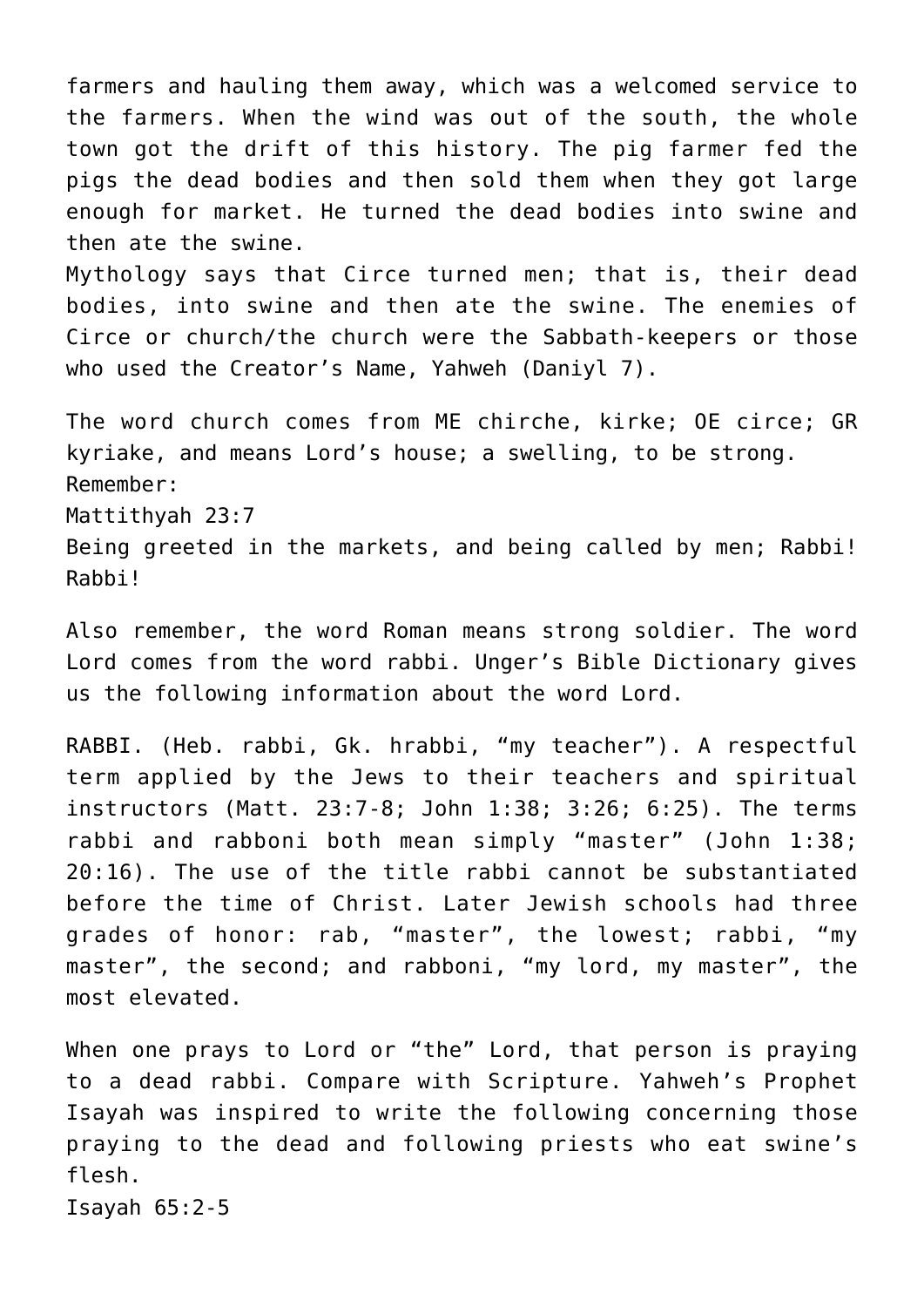2 I have spread out My Hands all the day to a rebellious people, who walk in a way which is not right, after their own thoughts; devices;

3 A people who continually act defiantly against Me to My Face; who offer sacrifices to the dead, and offer their children to deadly sexually transmitted diseases;

4 Who assemble and spend the night keeping memorials for the dead, (Halloween or All Saints Day) who eat swine's flesh, and the broth of abominable things is in their vessels,

5 Who say; Stand by yourself! Do not come near me, for I am holier than you! These are a stench in My Nostrils, a fire that burns all the day.

Isayah 66:17

They who sanctify themselves, and purify themselves in the gardens, following after the priest in the midst of those who eat swine's flesh, that which is offered to Gods (elohim) and the rodent—will be consumed together: says Yahweh.

So, this group of priests, called church or Circe, who follow the priests who eat or teach it's okay to eat the swine says that Circe; the church, turned her victims into swine and then ate the swine. Could this group ever have been the Work of the Creator and Loving Heavenly Father Yahweh? This group keeps memorials to the dead. That's called Halloween today, or All Saints Day. Halloween is celebrated by the order of Vatican City which sits on seven hills teaching the world to sin, be evil like the Gods. Vatican means divining serpent. Genesis 3:1-5

1 Now the serpent was more subtle and crafty than any beast of the field which Yahweh had made. And she said to the woman; Has Yahweh indeed said: You shall not eat of every tree of the garden?

2 And the woman said to the serpent; We may eat the fruit of the trees of the garden;

3 But of the fruit of the tree which is in the midst of the garden, Yahweh has said: You shall not eat it, nor shall you touch it, or you will die.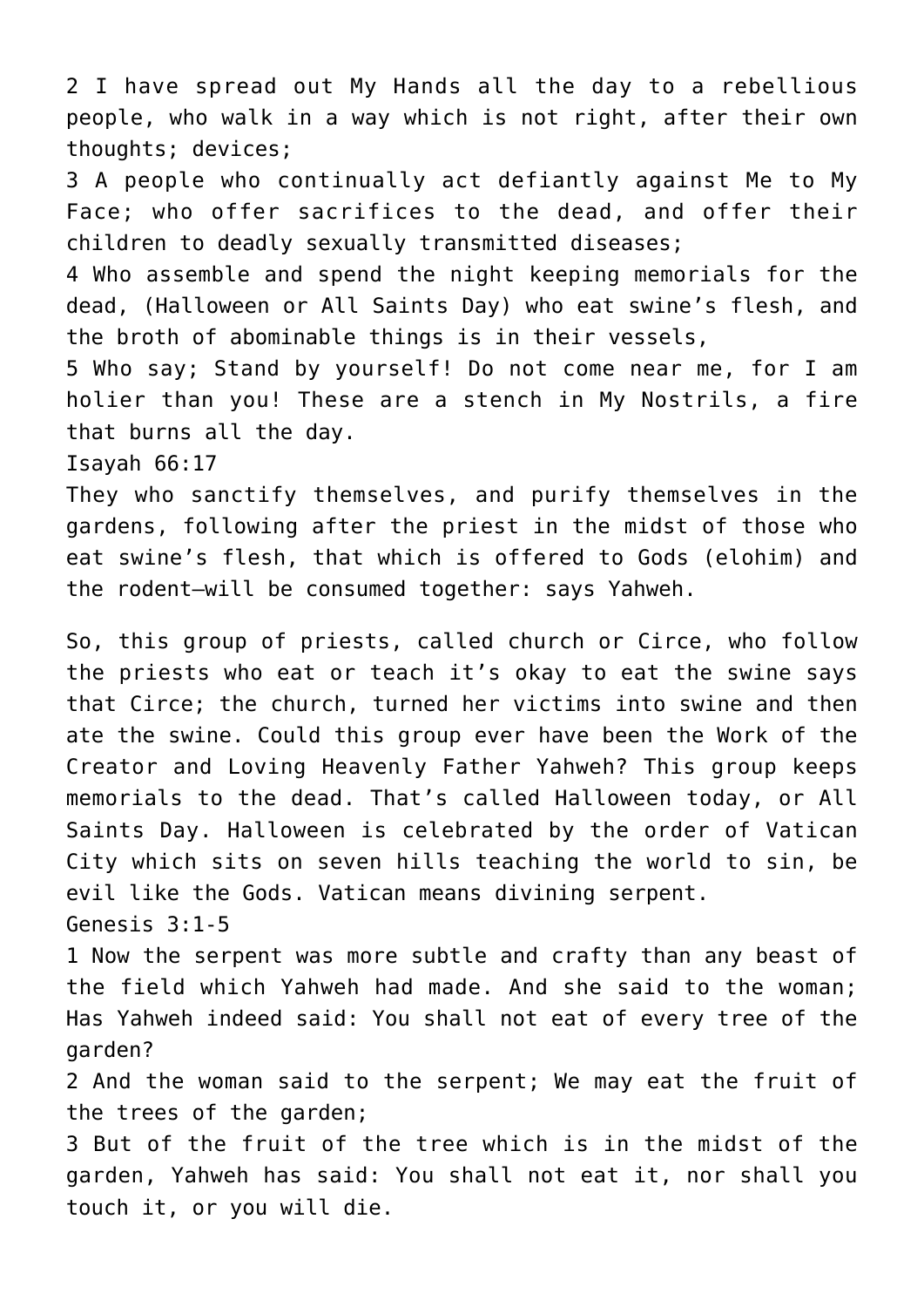4 And the serpent said to the woman; You will not surely die. 5 For He knows that in the day you eat of it, your eyes will be opened, and you will be as Gods (elohim), knowing Righteousness and evil.

History of Halloween

The Yearbook of English Festivals, by Dorothy Gladys Spicer, 1954, pages 153-157, shows us the ancient meanings of Halloween, All Saints Day and All Souls Day. All of these are part of the ancient sacrifices of the dead.

## ALL HALLOWS' EVE

October 31. All Hallows' Eve or All Hallow E'en, with its tradition of witches, ghosts, hobgoblins and sprites, its games and incantations…the old practices have become revitalized and currently are observed with more enthusiasm than in the country of their birth.

To ancient Druids the end of October commemorated the festival of the waning year, when the sun began his downward course and ripened grain was garnered from the fields. Samhain, or ''Summer's End,'' as this feast to the dying sun was called, was celebrated with human sacrifice, augury and prayer; for at this season spirits walked and evil had power over souls of men.

Not until the fourth century did the pagan vigil for the god of light give way to All Hallows, the mass for Christian saints; and not until the tenth, did the Druids' death feast become All Souls', the day of prayer for souls that had entered rest. Cakes for the dead were substituted for human sacrifice, fortune-telling for heathen augury, lighted candles for the old Baal fires.

Gradually, the last night of October–first a Druid feast, then a Christian holy day…

ALL SAINTS' AND ALL SOULS' November 1 and 2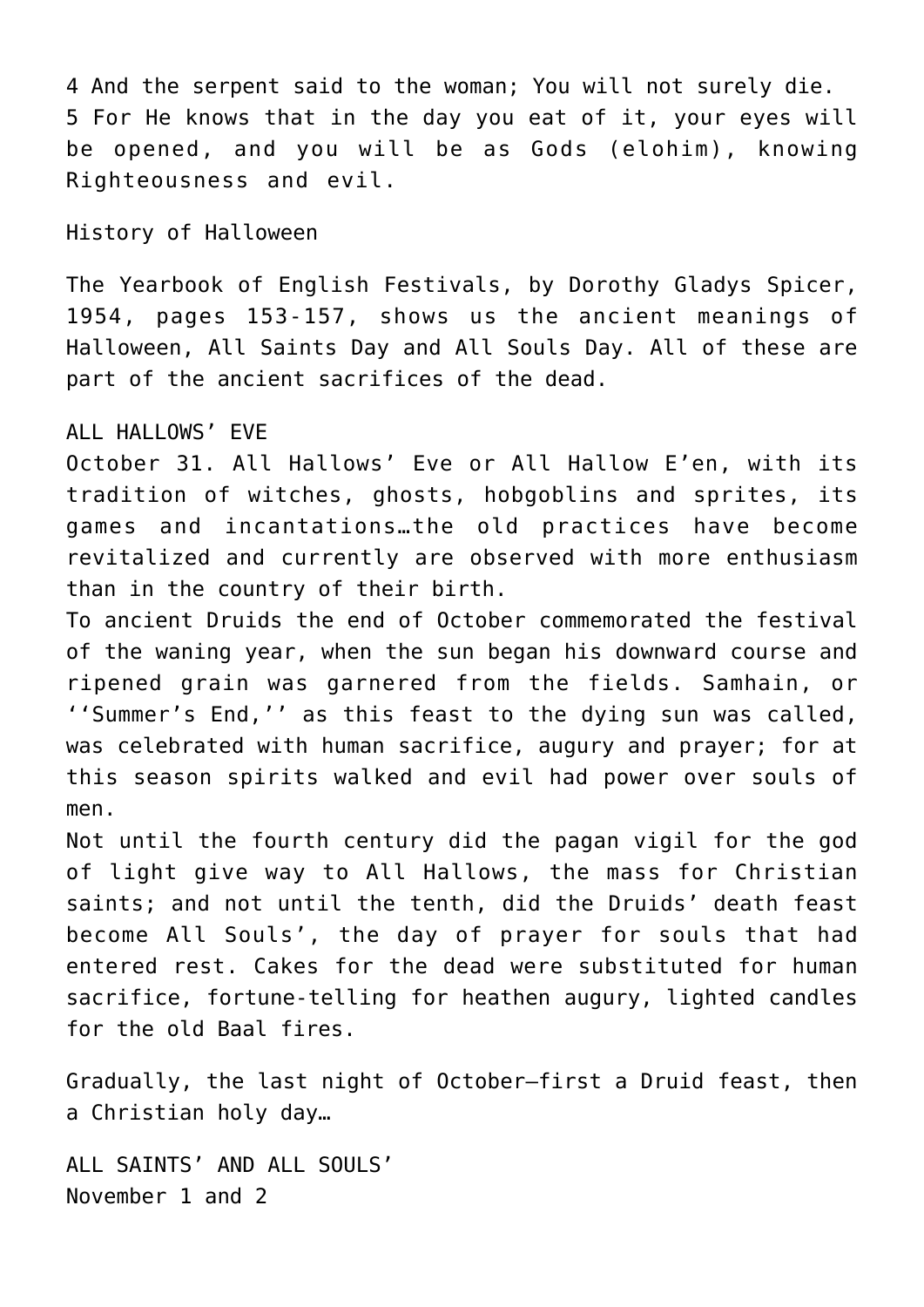The early English Church called All Saints', the feast to commemorate all the saints, All Hallows. Hallow E'en, All Saints' and All Souls' (October 31, November 1 and 2, respectively) share a common tradition. The three festivals concern remembrance of departed souls. Hallow E'en, as already noted, is celebrated with games and divination rites, since people once believed spirits of the dead walked abroad on this night. All Saints' and All Souls', on the other hand, are popularly observed with ''souling'' customs and plays. Originally, these demonstrations were intended to honor the faithful departed and to ease the pain of the bereaved.

''Souling,'' or ''Soul-caking,'' is the custom descended from pre-Reformation times, of going about on All Saints' or All Souls' and begging for cakes, in remembrance of the dead. The Soulers, singing verses inherited from a remote past, are rewarded with ''soul cakes.''

Once soulers of certain villages began their rounds with services in the parish church, the cakes householders gave were in exchange for prayers for the dead, a ''charity'' for the departed. In other words, soul cakes were intended as a bread dole to the community poor. Bonfires, ''to light souls out of purgatory,'' and the ringing of church bells, also characterized old-time observances.

None of the above is allowable according to your bible or The Book of Yahweh. They are all shown to be pagan just like Christmas, Santa, flying reindeer, and all the other lies that go with it. Pope Francis said that Christmas 2015 would probably be the last Christmas. Does that mean nuclear war for 12/24/2016? You had better wake up. Luke 24:25 Then He said to them: O fools, and slow of heart to believe all that the Prophets have spoken!

It's all going to end with nuclear burning in this generation. This generation started in 1934. We are at the end and Vatican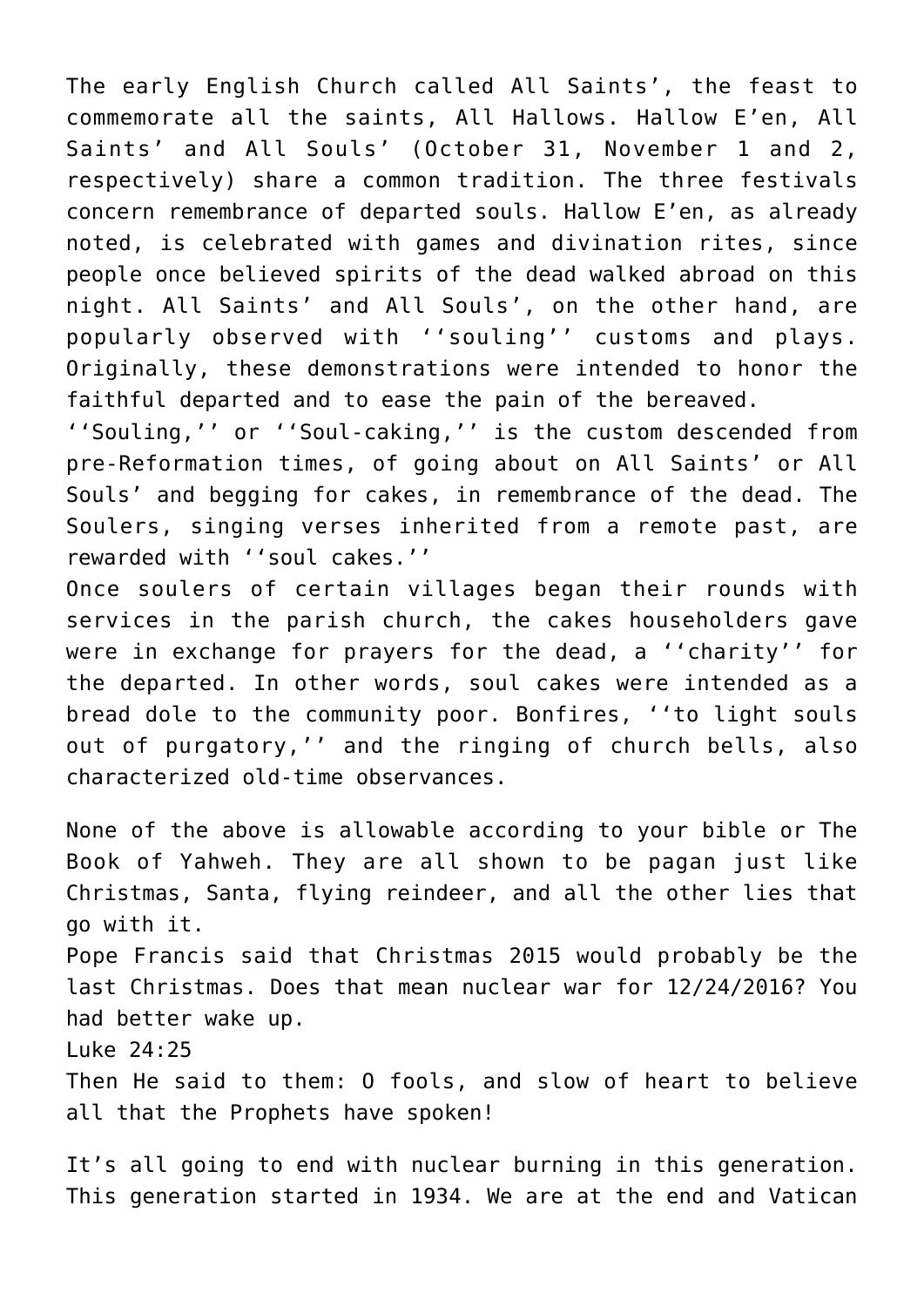City does not want The House of Yahweh to be heard by you. Vatican means the divining serpent. Do you remember the serpent that teaches Godworship? Remember, Satan the serpent said to Eve, don't listen to Righteous Abel. Continue to worship the Gods, Lords–dead rabbis, popes, pharaohs–by celebrating Halloween and you will be Catholic. Catholic means universal, which means they worship all Gods. Yahweh, His Prophets, Yahshua Messiah and the twelve Disciples said do not worship the Gods, become Righteous like Yahweh. II Samuyl 22:31-33 31 Yahweh, His Way is Perfect; the Laws of Yahweh are without flaw. He is a Shield to all those who take refuge and trust in Him. 32 For who is the Father besides Yahweh? And who is a Rock, except our Father? 33 It is Yahweh Who is my strong refuge, and He makes my way perfect. Psalm 19:7 The Laws of Yahweh are Perfect, converting the whole person. The Testimony of Yahweh is sure, making the simple ones wise. Yahshua Messiah's Words are: Luke 24:25 Then He said to them: O fools, and slow of heart to believe all that the Prophets have spoken! Mattithyah 6:33 But seek you first the Kingdom of Yahweh and His Righteousness, and all these things will be added to you. Mattithyah 5:48 Therefore, become perfect, just as your Father Who is in heaven is Perfect. II Timayah 3:17 That the man of Yahweh may become Perfect, thoroughly furnished for every Righteous Work. Hebrews 13:21 Make you perfect in every Righteous Work to do His will; working in you that which is well-pleasing in His sight, as He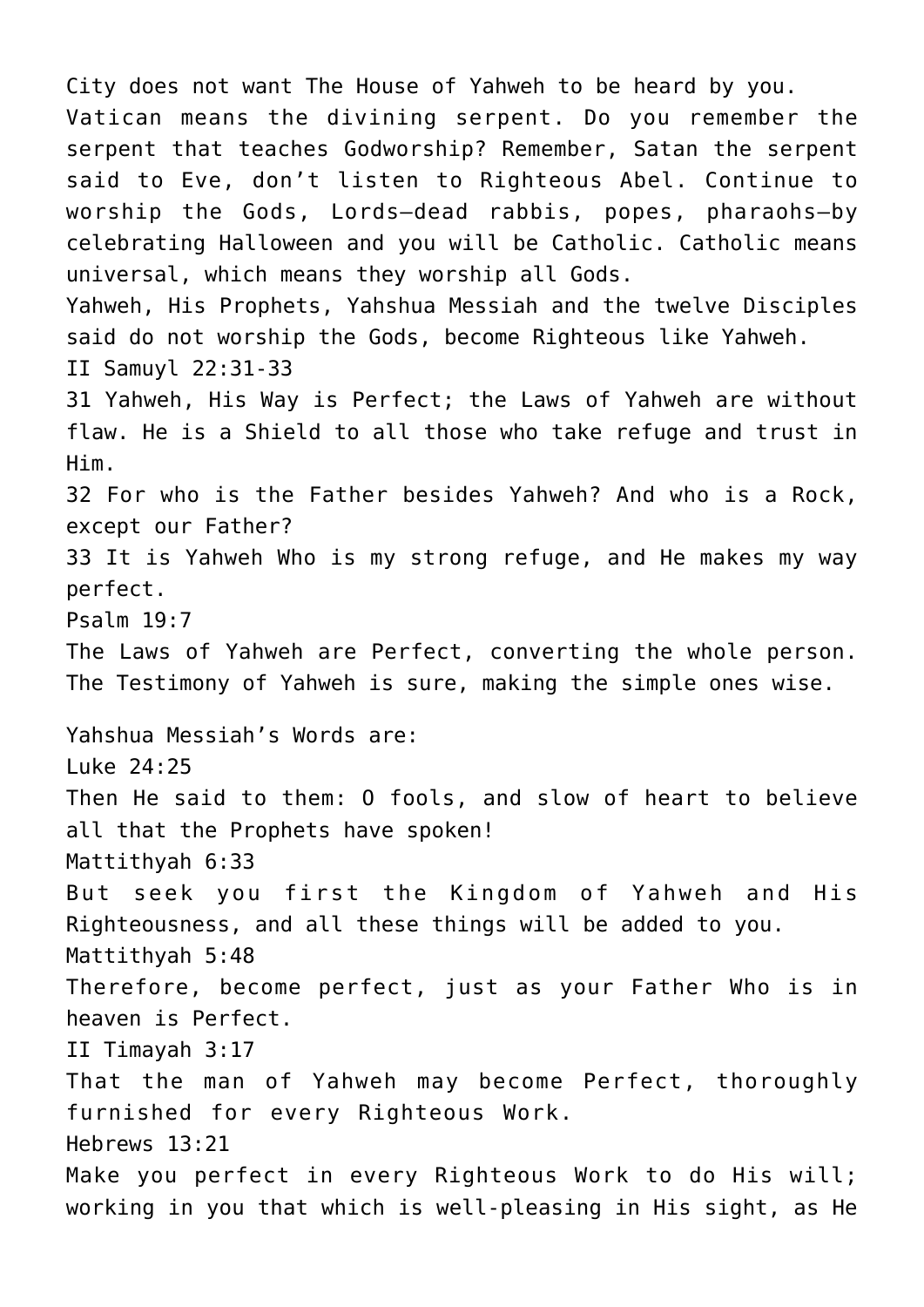did in Yahshua Messiah to Yahweh Who belongs the glory forever and ever. HalleluYahweh! Mattithyah 19:17 But He said to him: Why do you question Me about Righteousness? There is only One Who is the Standard of Perfection, and He is Yahweh;so if you would enter into Life, keep the Laws of Yahweh. Mattithyah 4:4 But He answered, and said; It is written:Man does not live by bread alone, but by every Word that proceeds out of the mouth of Yahweh. Revelation 22:12-14 12 And behold, I come quickly, and My Reward is with Me, to give every man according as his work will be. 13 I am the First and the Last, the Beginning and the End. 14 Blessed are those who keep His Laws, that they may have right to the Tree of Life, and may enter in through the gates into the City. Acts 3:19 Repent therefore, and be converted, that your sins may be blotted out; that times of refreshing may come from the Presence of Yahweh. Mattithyah 6:33 But seek you first the Kingdom of Yahweh and His Righteousness, and all these things will be added to you. To whom do you belong if you do not repent of sin and convert to Yahweh's Righteousness? The answer is, you belong to Satan the devil who deceives the whole world. I Yahchanan 5:19 We know that we belong to Yahweh, and that the whole world is under the control of the Gods. I Yahchanan 3:4, 7-8, 10 4 Whoever commits sin, transgresses also the Laws; for sin is the transgression of the Laws. 7 Little children, let no man deceive you; he who practices Righteousness is Righteous, just as He is Righteous.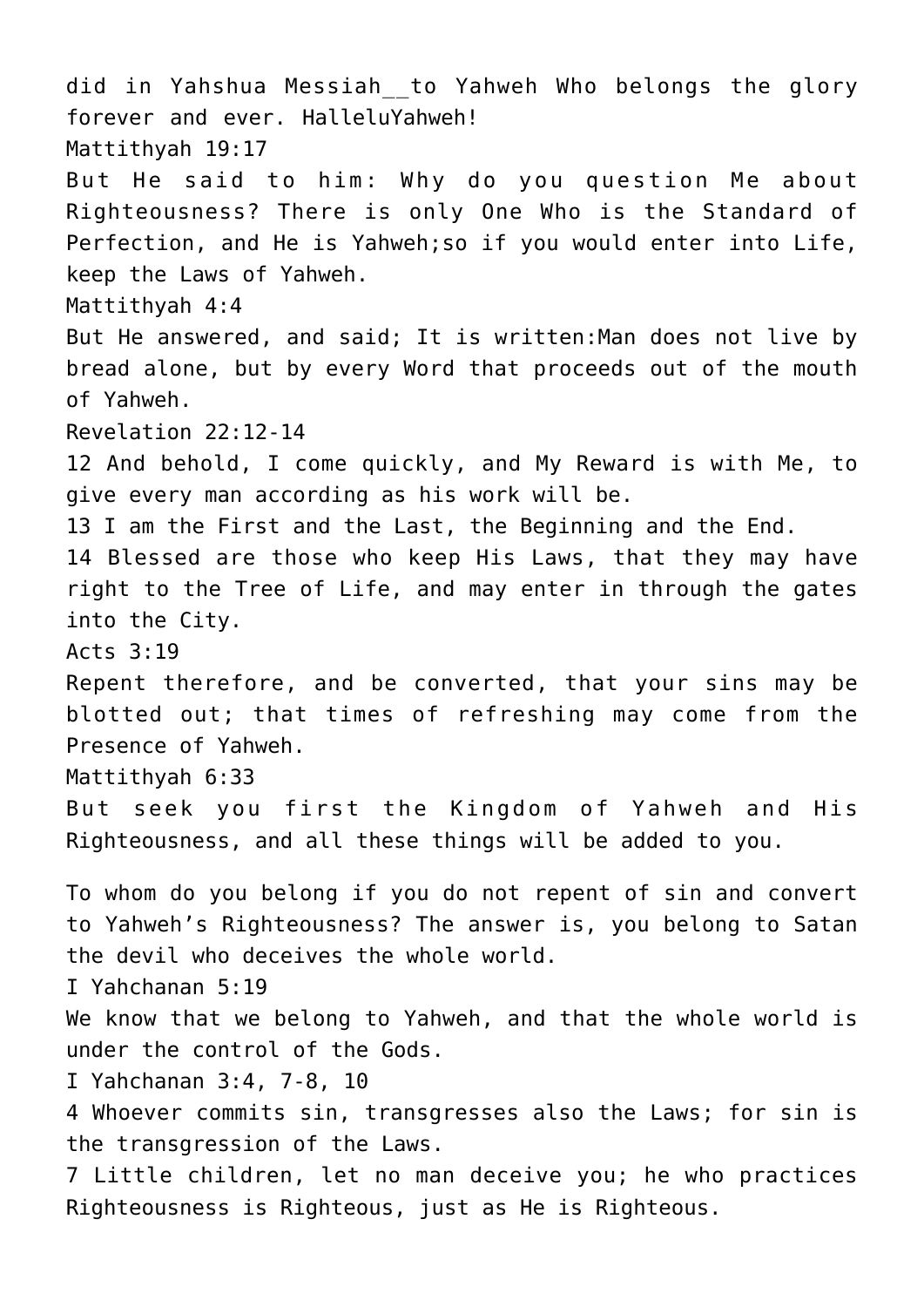8 He who commits sin is of the devil, for the devil has sinned from the beginning. For this purpose the Son of Yahweh was manifested; that He might destroy the works of the devil. 10 In this the Children of Yahweh and the children of the devil are manifest. Whoever does not practice Righteousness is not of Yahweh, and he does not love his neighbor! Don't Be Deceived There is no hope in following Satan and her Gods. Genesis 2:9, 16-17 9 And out of the ground Yahweh made every tree grow that is pleasant to the sight, and desirable for food. The Tree of Life was in the midst of the garden, and the tree of the knowledge of Righteousness and evil. 16 And Yahweh commanded the man, saying: Of every tree of the garden you may freely eat; 17 But of the tree of the knowledge of Righteousness and evil you must not eat, for starting with the day you eat of it, dying you will die. Then along came the divining serpent, Cain, led by that old serpent. Revelation 12:9 And the great dragon was cast out, that old serpent, called the devil, and Satan, who deceives the whole world. She was cast out into the earth, and her angels were cast out with her. Genesis 3:1-5 1 Now the serpent was more subtle and crafty than any beast of the field which Yahweh had made. And she said to the woman; Has Yahweh indeed said: You shall not eat of every tree of the garden? 2 And the woman said to the serpent; We may eat the fruit of the trees of the garden; 3 But of the fruit of the tree which is in the midst of the garden, Yahweh has said: You shall not eat it, nor shall you touch it, or you will die.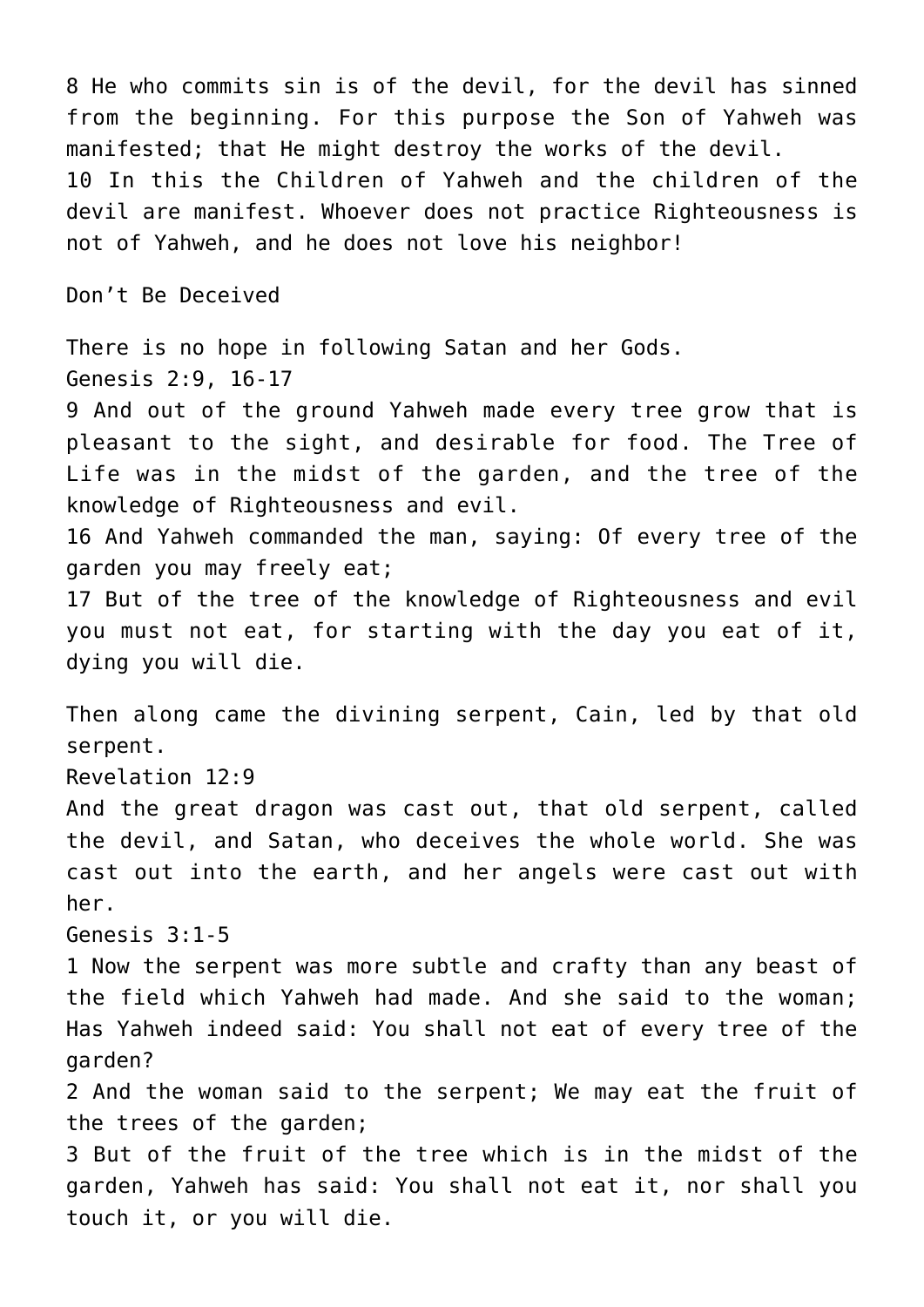4 And the serpent said to the woman; You will not surely die. 5 For He knows that in the day you eat of it, your eyes will be opened, and you will be as Gods (elohim), knowing Righteousness and evil.

Did you see that? Verse 5 says evil like the Gods. It's your choice. You can celebrate the Lords, Gods, Halloween and call it all holy if you wish, but the fire that the Godworshippers have had planned for years may be your Christmas present from Santa on 12-24-16. If you don't repent and convert, you will not have Yahweh's Protection from the serpent and her Gods that she told Eve to worship.

Gods, following Satan, hate mankind and are striving to get mankind to destroy themselves, the earth, and the heavens that govern the earth. Yahweh's warning is going out to all the world at this time, and then The End.

Mattithyah 24:14

And this Joyous Message of the Kingdom of Yahweh shall be preached in all the world from The House of Yahweh at Abel by the Witness Yisrayl; for Yahweh will be with him. He will preach this Message to all nations; and then The End will come.

We are in the generation of the nuclear bombs that can darken the sun.

Mattithyah 24:29

Immediately, but after the Great Tribulation of those days will the sun be darkened, and the moon will not give her light, and the stars will fall from heaven, and the powers of the heavens will be shaken.

Can the Bombs of this Generation Darken the Sun?

Dr. Thomas was one of the four American scientists who, at the invitation of Senators Edward Kennedy and Mark Hatfield, met in Washington in December for a three-hour open discussion with four Soviet counterparts. The subject of their discussion: the nuclear winter (DISCOVER, January).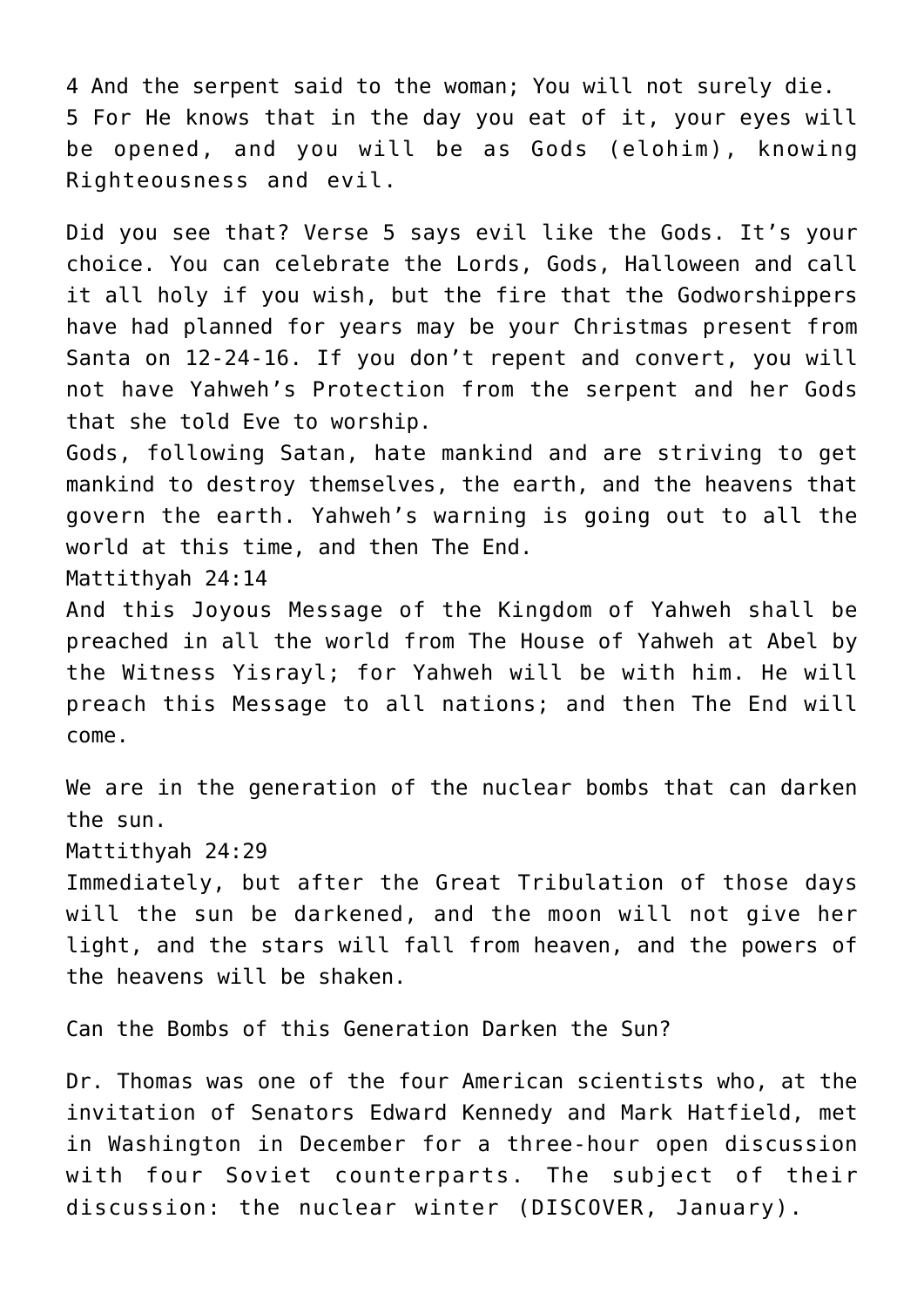Two scientific reports have recently been published, dealing with the probable effects of nuclear war upon the earth's climate and the life of the planet. The first discovery is already widely known within the scientific community of climatologists, geophysicists, and biologists here and abroad, and has been confirmed in detail by scientists in the Soviet Union. Computer models demonstrate that a nuclear war involving the exchange of less than one third of the total American and Soviet arsenal will change the climate of the entire Northern Hemisphere, shifting it abruptly from its present seasonal state to a long, sunless, frozen night. This will be followed after some months by a settling of nuclear soot and dust, then by a new malignant kind of sunlight, with all of its ultraviolet band, capable of blinding most terrestrial animals, no longer shielded from the earth by the ozonosphere. In the same research, new calculations of the extent and intensity of radioactive fallout predict the exposure of large land areas to much more intense levels of radiation than expected. The report is referred to as TTAPS, an acronym derived from the investigators' names: Turco, Toon, Ackerman, Pollack, and Sagan.

The second piece of work, by Paul Ehrlich and 19 other distinguished biologists, demonstrates that the predictions of TTAPS mean nothing less than the extinction of much of the earth's biosphere, very possibly involving the Southern Hemisphere as well as the Northern.

Taken together, the two papers change everything in the world about the prospect of thermonuclear warfare. They have already received a careful and critical review by scientists representing the disciplines concerned, here and abroad, and there already appears to be an unprecedented degree of concurrence with the technical details as well as the conclusions drawn. In the view of some referees, the TTAPS report may even be understating the climatological damage implied by its data. The 20 biologists' paper, summarized by Professor Ehrlich, represents the consensus arrived at by 40 biological scientists at a meeting in Woods Hole,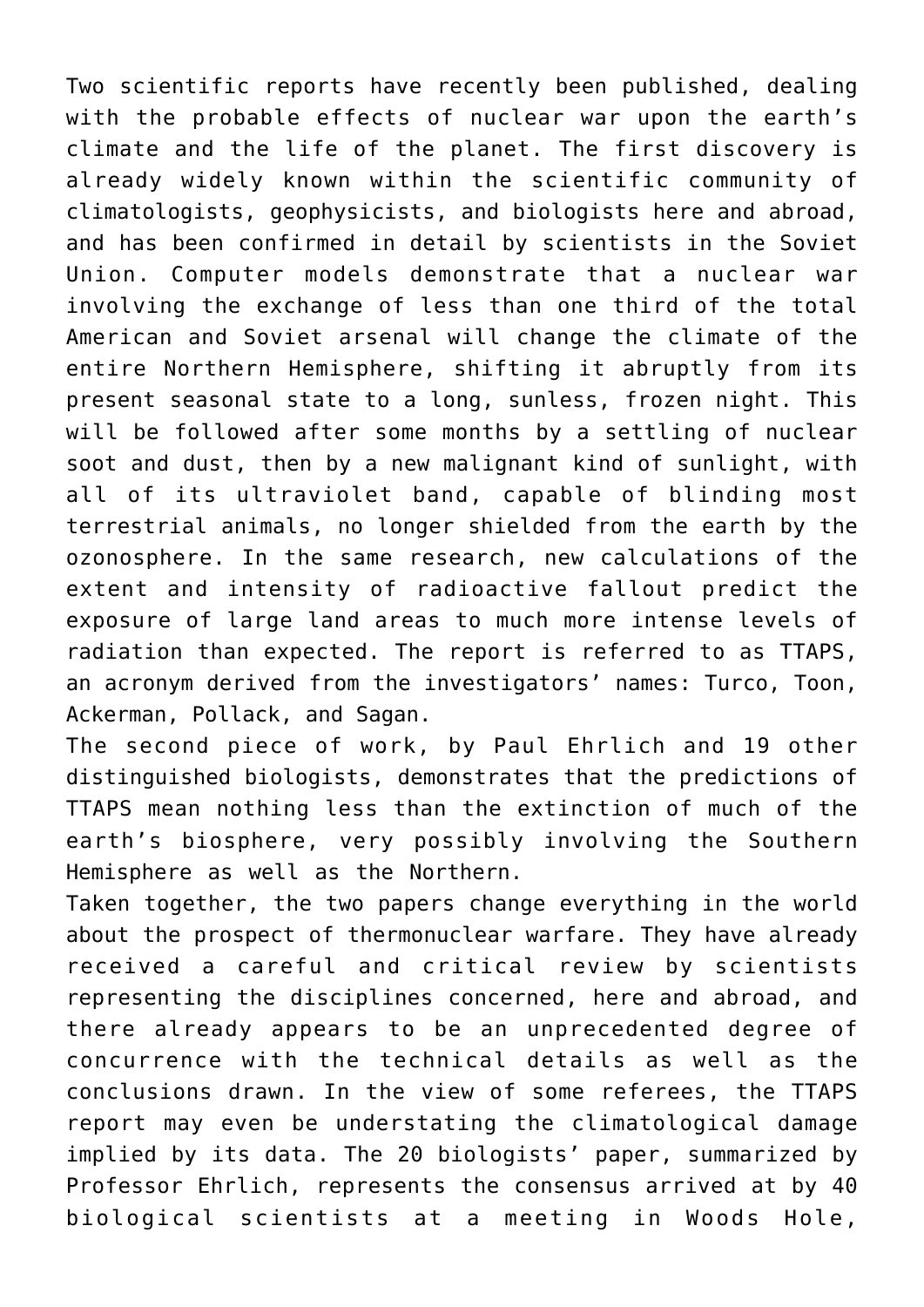Massachusetts, last spring.

It is a new world, demanding a new kind of diplomacy and a new logic.

Up to now, the international community of statesmen, diplomats, and military analysts has tended to regard the prospect of nuclear war as a problem only for the adversaries in possession of the weapons. Arms control and the endless negotiations aimed at the reduction of nuclear explosives have been viewed as the responsibility, even the prerogative, of those few nations in actual confrontation. Now all that is changed. There is no nation on earth free of the jeopardy of destruction if any two countries, or groups of countries, embark upon a nuclear exchange. If the Soviet Union and the United States, and their respective allies in the Warsaw Pact and NATO, begin to launch their missiles beyond a still undetermined and ambiguous minimum, neutral states like Sweden and Switzerland are in for the same long-term effects, the same slow death, as the actual participants. Australia and New Zealand, Brazil and South Africa, could have as much to worry about as West Germany if a full-scale exchange were to take place far to the north.

Up to now, we have all tended to regard any conflict with nuclear arms as an effort by paired adversaries to settle such issues as territorial dominance or ideological dispute. Now, with the new findings before us, it is clear that any territory gained will be, at the end, a barren wasteland, and any ideology will vanish in the death of civilization and the permanent loss of mankind's memory of culture.

The risks of this kind of war have conventionally been calculated by the numbers of dead human beings on either side at the end of the battle, armies and noncombatants together. The terms "acceptable" and "unacceptable," signifying so-andso many million human casualties, have been used for making cool judgments about the need for new and more accurate weapon systems. From now on, things are different. Leave aside the already taken for granted estimate that in an all-out exchange of, say, 5,000 megatons, something like a billion people would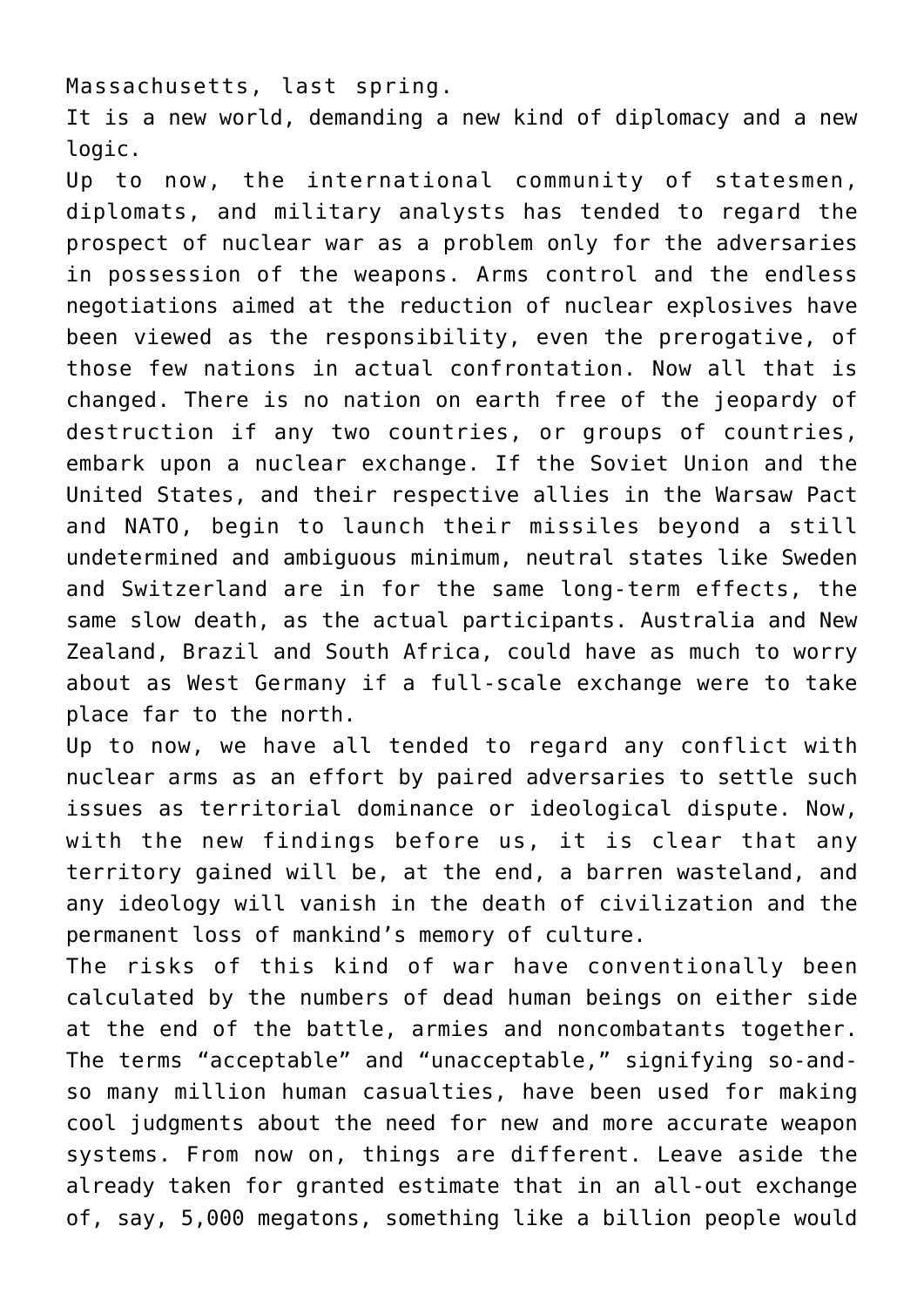be killed outright by blast, heat, and radiation. Set aside as well the likely fact that more than another billion would die later on, from the delayed effects of the climate and radioactive fallout.

Discover magazine, January/February, 1984

Those same nuclear bombs can burn the earth in one hour. Yahweh's Messenger in this Last Days is The House of Yahweh, not Circe–church, Vatican–divining serpent. The House of Yahweh is taking Yahweh's Warning to the world. The House of Yahweh is showing the way to True Peace on Earth and Eternal Life.

Micahyah 4:1-3

1 But in the Last Days it will come to pass that the mountain; promotion, of The House of Yahweh will be established in the chief of the nations. It will be raised above all congregations; and all peoples will eventually flow to it.

2 And many people will go and say; Come, and let us go up to the mountain; uplifting, of Yahweh, and to the House of the Father of Yaaqob, and He will teach us of His Ways, and we will walk in His Paths. Because the Laws will depart from Zion, and the Word of Yahweh from Yerusalem.

3 And He will judge between many people, and rebuke strong nations afar off; and they will beat their swords into plowshares, and their spears into pruninghooks. Nation will not lift up sword against nation, nor will they learn war anymore.

Yahweh's House is taking Revelation 17 and 18 to all the world, and then The End. The End Satan has planned is shown in:

Revelation 18:1-19

1 And after these things I saw another malak come down from heaven, having great authority; and the earth was enlightened with His Glory.

2 And he cried mightily with a strong voice, saying: Babylon the great is fallen, is fallen, and is become the habitation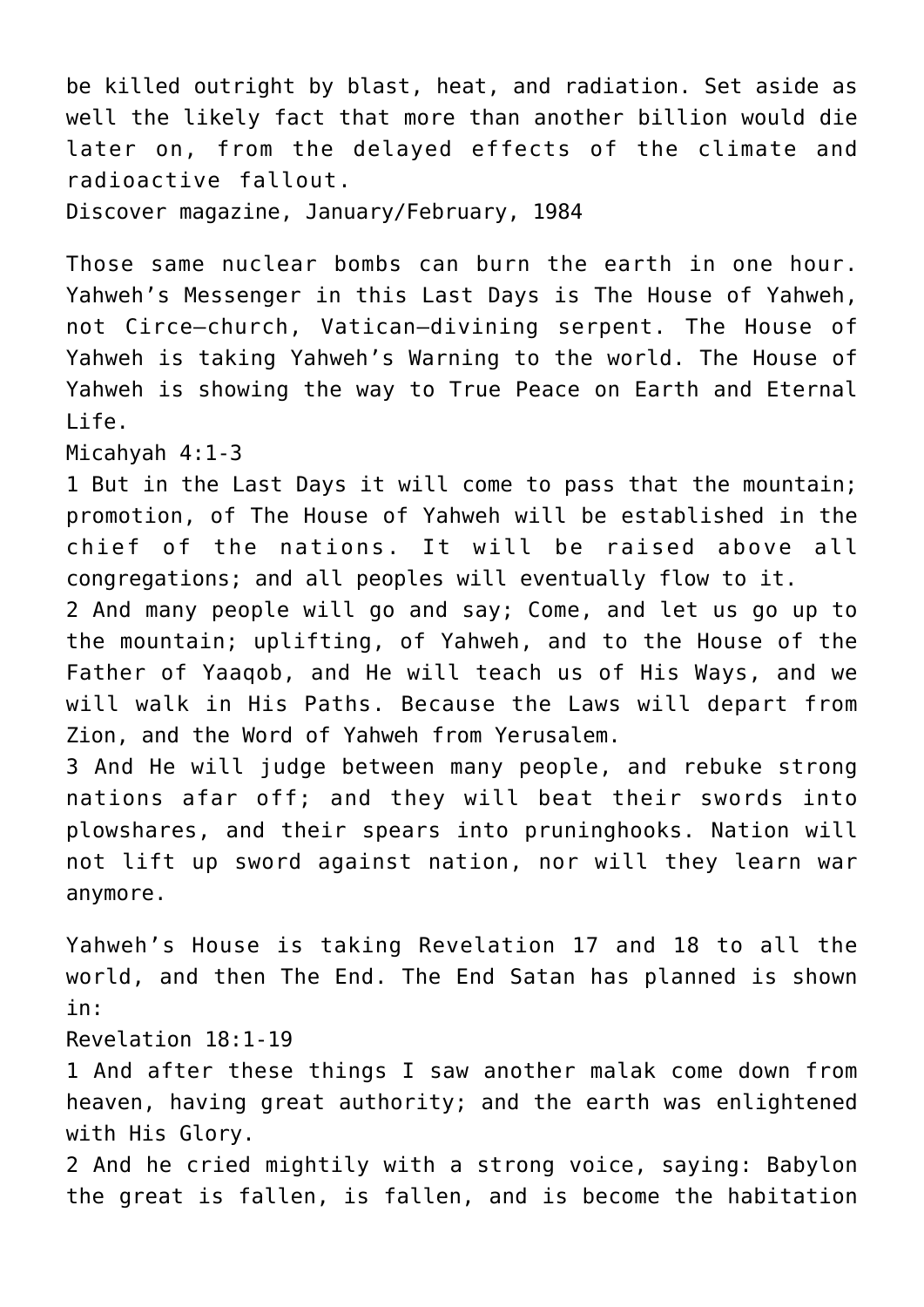of demons, and the hold of every foul spirit, and a cage of every unclean and hateful bird.

3 For all nations have drunk of the wine of the wrath of her fornication, and the kings of the earth have committed fornication with her, and the merchants of the earth have grown rich through the abundance of her delicacies.

4 And I heard another voice from heaven, saying: Come out of her, My People, so that you do not partake in her sins, and so that you do not receive of her plagues,

5 For her sins have reached unto heaven, and Yahweh has remembered her iniquities!

6 Render to her just as she rendered to you, and repay her double according to her works! In the cup which she has mixed, mix for her double!

7 In the measure that she glorified herself and lived luxuriously, so in that measure give her torment and sorrow! For she says in her heart: I sit a queen, and am no widow, and will see no sorrow.

8 Therefore, her plagues will come in one day—death, and mourning, and famine; and she will be utterly burned with fire; for strong is Father Yahweh Who judges her.

9 And the kings of the earth, who have committed fornication and lived luxuriously with her, will wail over her, and lament for her, when they will see the smoke of her burning—

10 Standing afar off for the fear of her torment, saying: Alas! Alas! That great city Babylon, that mighty city! For in one hour your judgment has come!

11 And the merchants of the earth will weep and mourn over her; for no one buys their merchandise anymore:

12 The merchandise of gold, and silver, and precious stones, and of pearls, and fine linen, and purple, and silk, and scarlet, and all kinds of scented wood, and every kind of article of ivory, and every kind of article of most precious wood, and of brass, and iron, and marble,

13 And cinnamon, and incense, fragrant ointment, and frankincense, and wine, and oil, and fine flour, and wheat, and cattle, and sheep, and horses, and chariots, and slaves,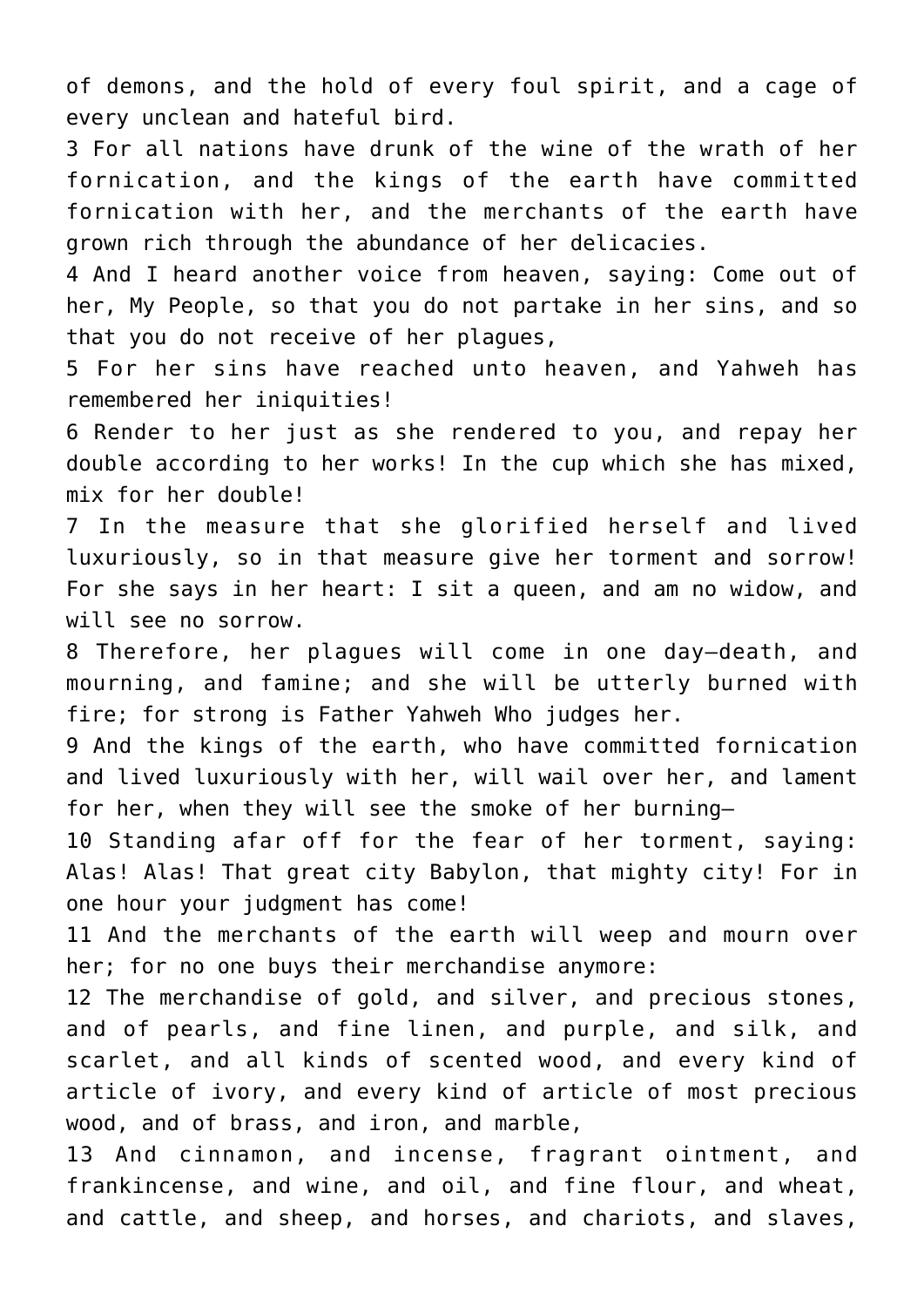that is, souls of men.

14 And the fruits that your soul lusted after have departed from you, and all things which were dainty; luxuries, and splendid have departed from you, and you will find them no more at all.

15 The merchants of these things, who were made rich by her, will stand afar off for the fear of her torment, weeping and wailing,

16 And saying: Alas! Alas, that great city, that was clothed in fine linen, and purple, and scarlet, and decked with gold, and precious stones, and pearls!

17 For in one hour such great riches came to nothing! And every sea captain, and all the company in ships, the sailors, and all who earn their living from the sea, stood afar off,

18 And cried when they saw the smoke of her burning, saying: What city is like this great city?

19 And they cast dust on their heads, and cried, weeping and wailing, saying: Alas! Alas, that great city, in which all who had ships in the sea were made rich through her wealth! For in one hour she is made desolate.

Verses 8, 10, 17-19 show a one hour nuclear burning.

Burning the Earth in One Hour Is Now Possible in this Generation Only

## Mattithyah 24:29, 33-34

29 Immediately, but after the Great Tribulation of those days will the sun be darkened, and the moon will not give her light, and the stars will fall from heaven, and the powers of the heavens will be shaken.

33 In the same way, when you see all these things, know that His coming and The End of the Ages are near, at the very door. 34 Truly I say to you: That generation will not pass away, until all these things are fulfilled.

Atomic Armageddon is just 30 minutes away – former US Navy advisor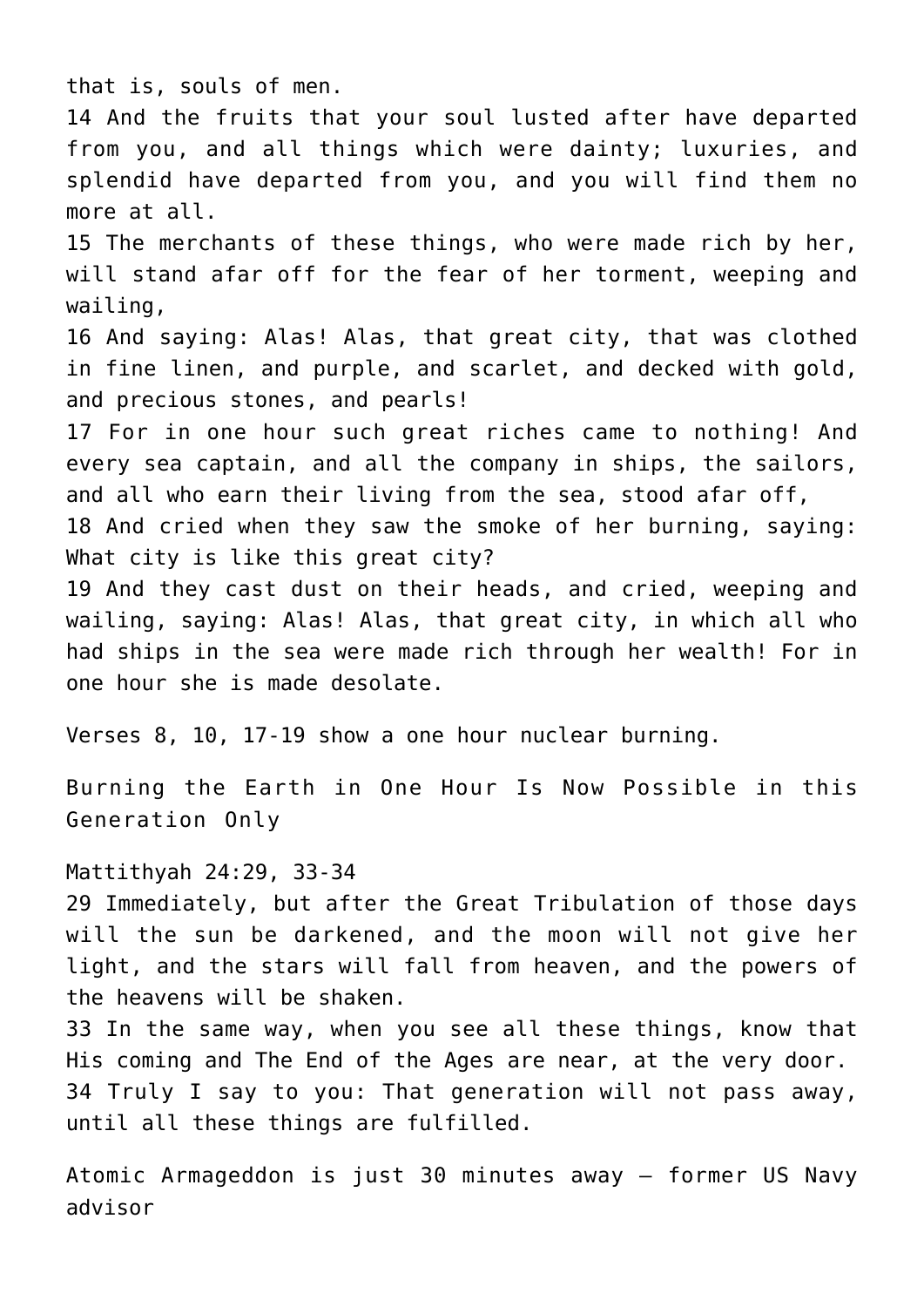Published time: 7 Dec, 2015 07:31 Edited time: 7 Dec, 2015 09:50 https://www.rt.com/shows/sophieco/324941-nuclear-co;c-war-us/

Dr. Theodore Postol, former advisor to the U.S. Chief of Naval Operations, a professor at MIT, nuclear technology expert.

… US and Russia once again are pumping up their nuclear arsenal, and the Doomsday Clock shows it's just three minutes before midnight. Is nuclear destruction looming once again over humankind? …could Atomic Armageddon happen by accident?…

Sophie Shevardnadze: …Ted, President Obama came into the White House calling for "Global Zero" – now, there are plans to spend a trillion dollars on an overall of entire nuclear arsenal. Why is this happening?

Dr. Theodore Postol: I think this is a consequence of the domestic politics.

SS: Now, do you believe the U.S. is readying its nuclear forces for direct confrontation with Russia? Do you think nuclear war is possible now? At any scenario, do you see that?

Dr. TP: I do think that an accidental nuclear war between the U.S. and Russia is possible. …I do think we are in danger.

SS: What happens, hypothetically, if there is a nuclear war? Will a doctrine like a mutual destruction doctrine ever work again?

Dr. TP: …somebody makes a bad decision with incomplete information, which is almost certainly what happens in the real world – information is never complete – you could have a massive use of nuclear weapons, and that, of course, would end civilization as we know it…

SS: Now, Ted, tell me something. Explain to an amateur, to me, how does one launch a nuclear weapon? Is it as easy as pressing a button? How long does it take for a nuclear missile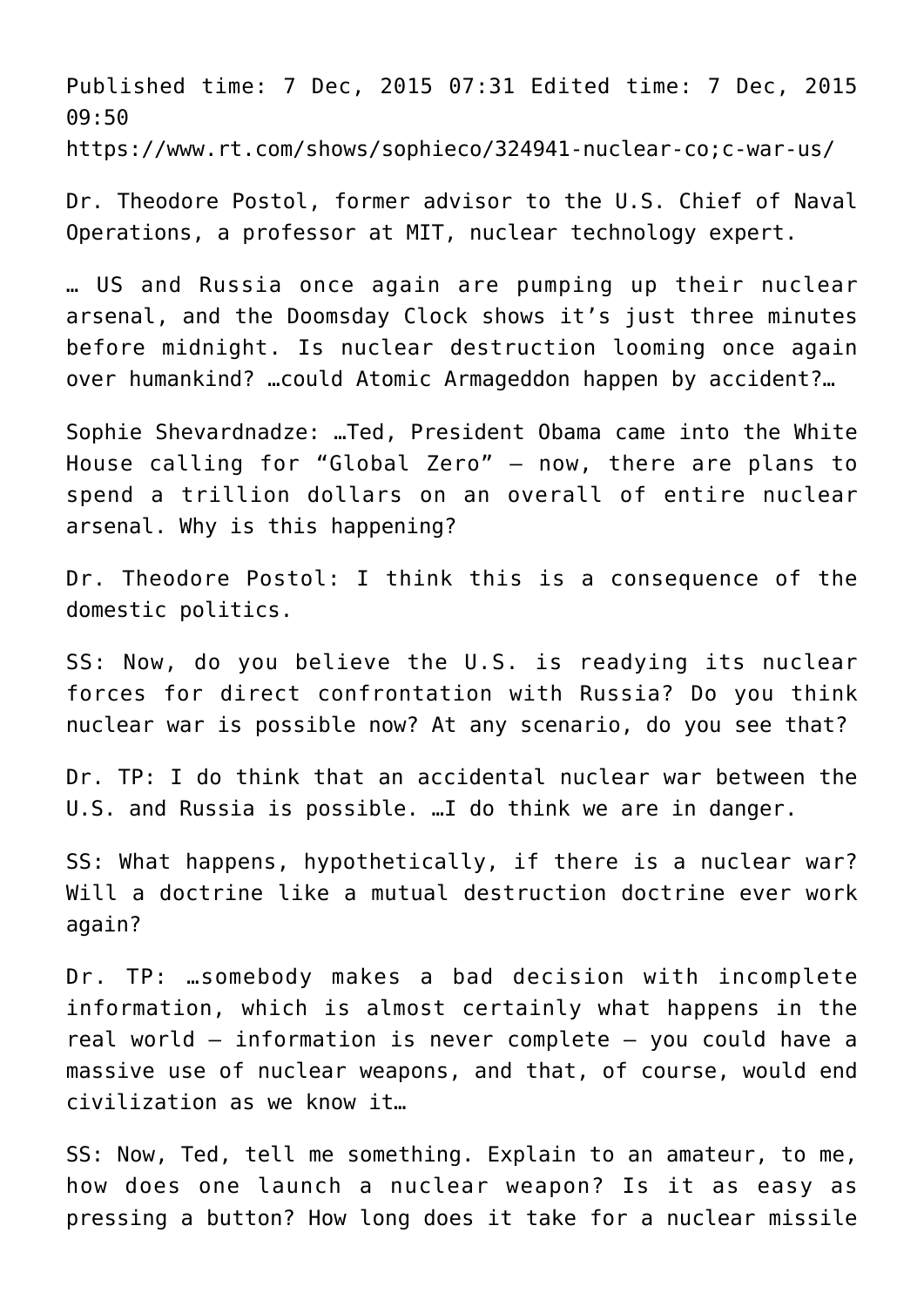to reach its target?

Dr. TP: The ballistic missile could be fired, basically, within 50 or 60 seconds, more or less, after alert being given to the operators. The rocket will then ignite…then it would release warheads. The warheads would float in the near vacuum of space under the influence of gravity and momentum, and in about 20-28 minutes would arrive at their targets, re-enter the atmosphere and explode. So, the world could be, basically, finished off in anywhere from half hour to an hour upon the arrival of these warheads. …most nuclear warheads would be delivered in a very short time, probably within half hour or an hour interval.

Could this burning be planned by Satan as a Christmas present this year? Who knows what Satan has planned? Yahweh only, and Yahweh does reveal secrets to His People. This nuclear burning is brought by mankind due to their worship of the evil Gods instead of seeking Righteousness as the Savior instructed. Mattithyah 6:33 But seek you first the Kingdom of Yahweh and His Righteousness, and all these things will be added to you.

The divining serpent (Vatican) was not named after Satan–that old serpent called the devil–for no reason. Yahchanan 8:44 You are of your teacher who is Satan the devil, and whatever she who is your teacher desires, you will do. She was a murderer from the beginning, and remained not in the Truth, because there is no Truth in her. Therefore, when you speak your falsehoods, you speak her words, because she is a liar, and the teacher of all lies!

Carefully read the warning going out from The House of Yahweh, written in your bible or better still The Book of Yahweh. Deuteronomy 30:15-19 15 See, I have set before you this day Life by Righteousness, and death by destruction—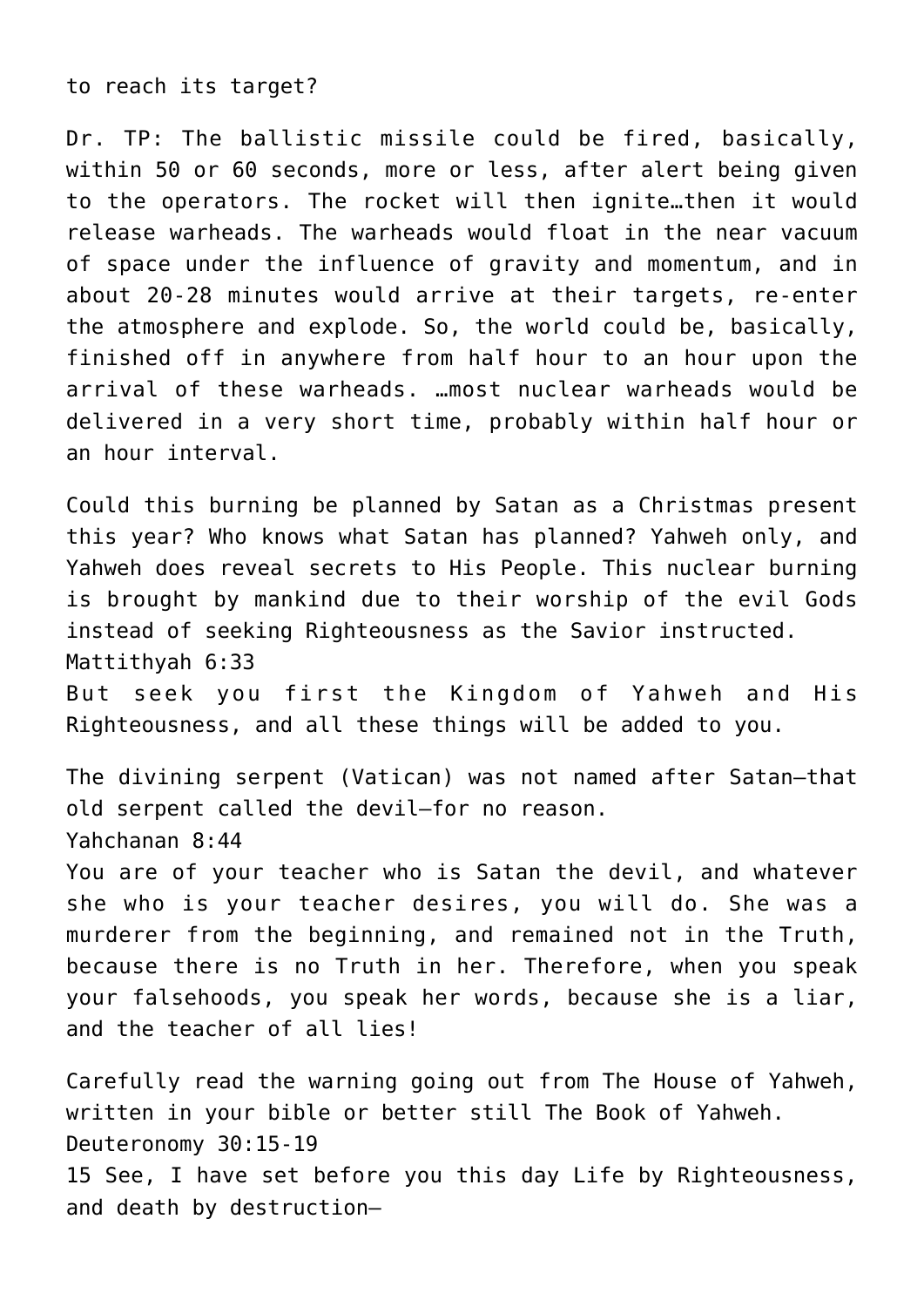16 In that I command you this day to love Yahweh your Father, by walking in all His ways, by keeping His Laws, His Statutes, and His Judgments, so that you may live and multiply, and so Yahweh your Father may bless you in the land which you go in to possess.

17 But if your heart turns away, and you are not obedient, and you are drawn away to submit to Gods (elohim), to worship them by serving them—

18 I declare to you this day that you will surely perish; you will not prolong your days in the land which you cross over the Yardan to possess.

19 I call heaven and earth as witnesses against you this day, that I have set before you, life and death, blessings and curses. Therefore, choose Life, so both you and your children may live.

Verse 17: If you submit yourself to be evil like the Gods… Genesis 3:5 For He knows that in the day you eat of it, your eyes will be opened, and you will be as Gods (elohim), knowing Righteousness and evil.

…instead of becoming Righteous like Yahweh (verse 15), Satan and her Gods will lead to perishing (verse 18). They lead the divining serpent to try to destroy the heavens and the earth in an attempt to stop Yahweh's Plan for mankind.

In One Hour

## Revelation 18:19

And they cast dust on their heads, and cried, weeping and wailing, saying: Alas! Alas, that great city, in which all who had ships in the sea were made rich through her wealth! For in one hour she is made desolate.

These curses are not caused by Yahweh. In fact, through His Messenger, Yahweh is sending every person on earth this warning at this time.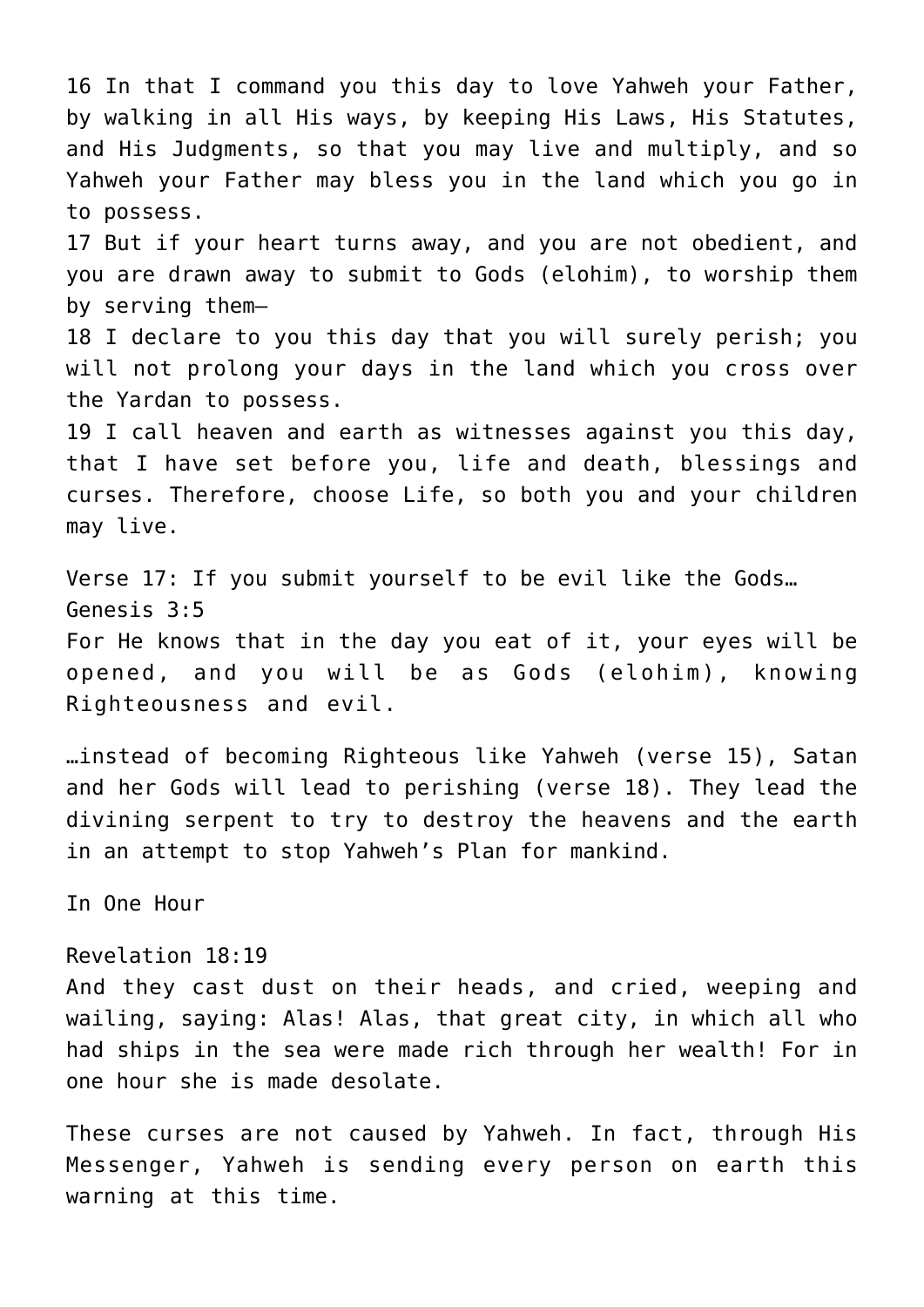Revelation 22:16 I, Yahshua, have sent My Messenger to testify to you these things in the congregations of The House of Yahweh. I am the Root and the Offspring of David, and the Bright and Morning Star. That Messenger is The House of Yahweh. Mattithyah 16:18 And I also say to you who are Kepha: That upon this Rock, YAHWEH UNITY; I will build this house; family: The House of Yahweh, and the gates of sheol (hell) will not prevail against it. Micahyah 4:1-3 1 But in the Last Days it will come to pass that the mountain; promotion, of The House of Yahweh will be established in the chief of the nations. It will be raised above all congregations; and all peoples will eventually flow to it. 2 And many people will go and say; Come, and let us go up to the mountain; uplifting, of Yahweh, and to the House of the Father of Yaaqob, and He will teach us of His Ways, and we will walk in His Paths. Because the Laws will depart from Zion, and the Word of Yahweh from Yerusalem. 3 And He will judge between many people, and rebuke strong nations afar off; and they will beat their swords into plowshares, and their spears into pruninghooks. Nation will not lift up sword against nation, nor will they learn war anymore. Mattithyah 24:14 And this Joyous Message of the Kingdom of Yahweh shall be preached in all the world from The House of Yahweh at Abel by the Witness Yisrayl; for Yahweh will be with him. He will preach this Message to all nations; and then The End will come. The Vatican is cursed by her own sins, and she is bringing her

curses upon everyone who practices evil and follows her.

Revelation 13:1-8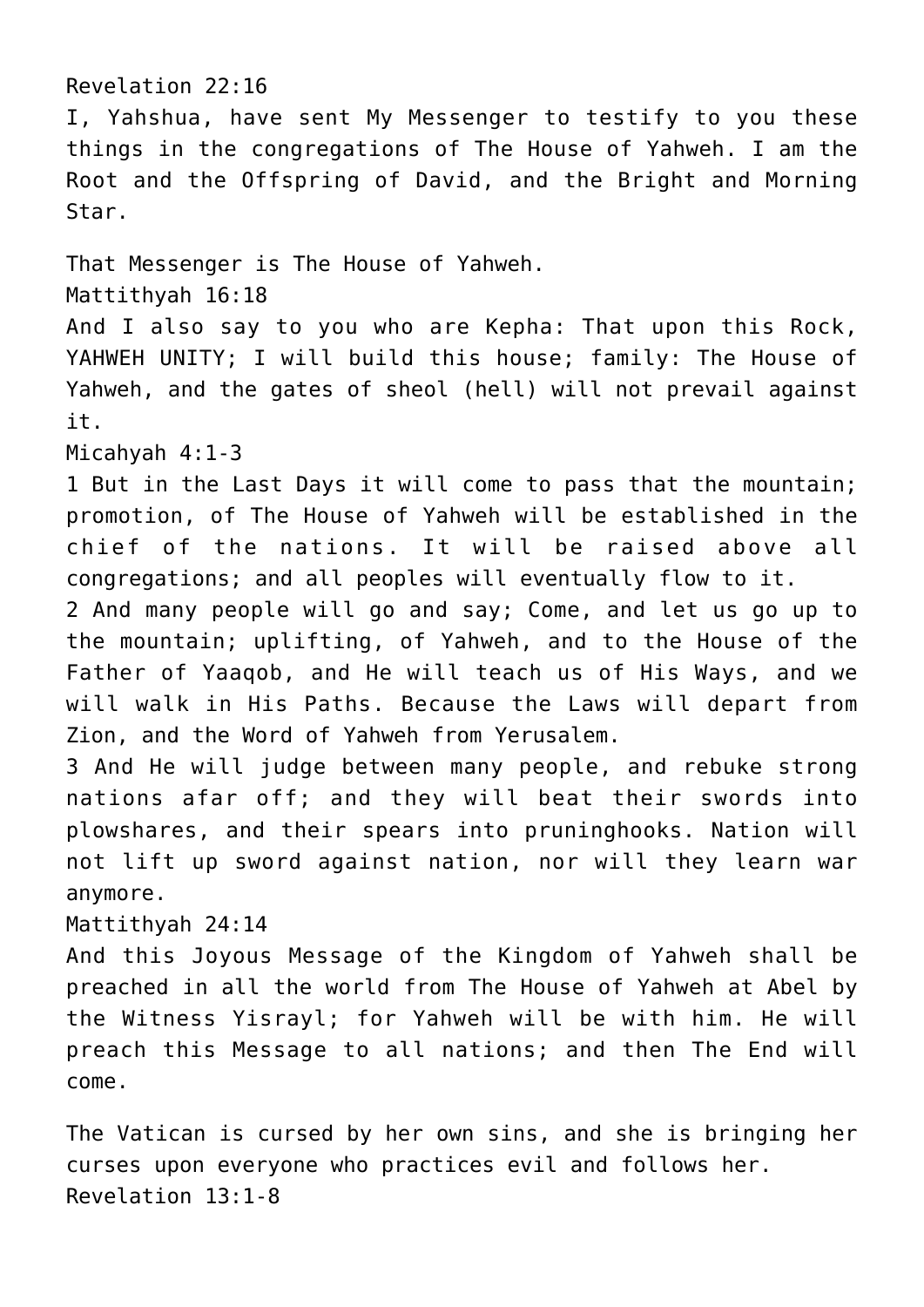1 And I stood upon the sand of the sea, and saw a beast rise up out of the sea, having seven heads and ten horns, and upon his horns ten crowns, and upon his heads the names of blasphemy.

2 And the beast which I saw was similar to a leopard, and his feet were as the feet of a bear, and his mouth as the mouth of a lion; and the dragon gave him his power, and his throne, and great authority.

3 And I saw one of his heads, as it were, wounded to death. And his deadly wound was healed; and all the world wondered; followed, after the beast.

4 And they worshiped the dragon which gave power to the beast; and they worshiped the beast, saying: Who is like the beast? Who is able to make war with him?

5 And there was given unto him a mouth speaking great things, and blasphemies; and power was given unto him to make war for forty-two moons; months.

6 And he opened his mouth in blasphemy against Yahweh, to blaspheme His Name, and His House, and those who dwell in heaven.

7 And it was given unto him to make war with the Saints, and to overcome them. And authority was given him over all tribes, and peoples and languages, and nations.

8 And all who dwell upon the earth will worship him—whose names have not been written from the foundation of the world, in The Book of Life of the Lamb Who was slain.

Caused by her sins…Revelation 18:4.

If you doubt these Prophecies coming to pass, remember Yahshua Messiah prophesied in 33 A.Y and the Book of Revelation was written in 96 A.Y. showing the nuclear power that could darken the sun and burn the earth in one hour. Yahshua said the sun would be darkened in that generation of the nuclear powers that can darken the sun.

Mattithyah 24:33-34

33 In the same way, when you see all these things, know that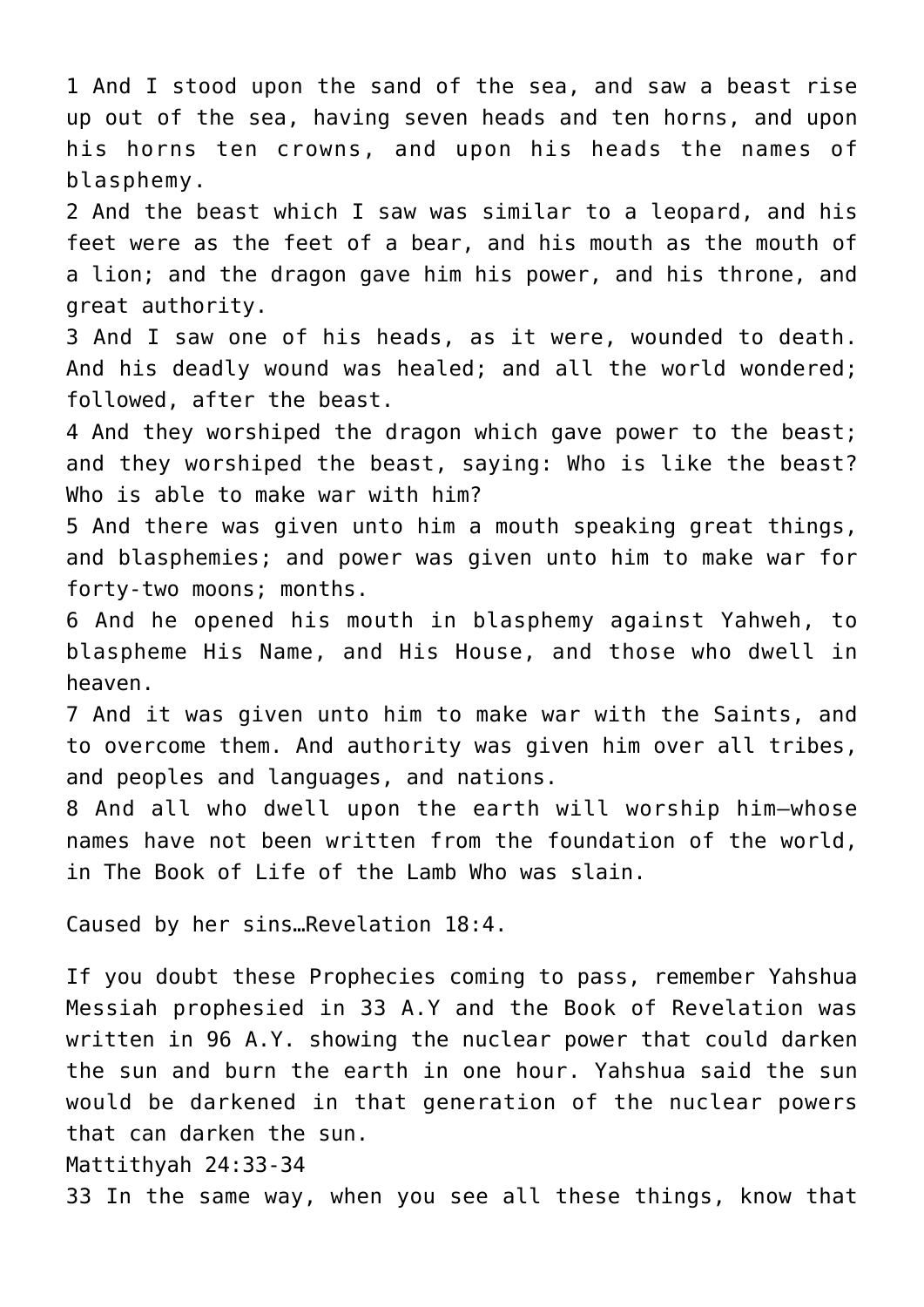His coming and The End of the Ages are near, at the very door. 34 Truly I say to you: That generation will not pass away, until all these things are fulfilled.

That generation of the nuclear bombs started in 1934. No man is capable of foretelling the future; that Power comes from Yahweh only. No God makes that claim of foretelling the future. Yahweh makes that claim and His Prophecies have proved to be True.

The Claim is Fact—the Two Witnesses at The House of Yahweh are Prophesied to Foretell this Fact

Two brothers called Witnesses:

Isayah 44:1-8

1 Yet now hear, O Yaaqob My Servant, and Yisrayl whom I have chosen,

2 This is what Yahweh says, Who made you and formed you from the womb, Who will help you: Do not be afraid, Yaaqob My Servant and Yeshurun; Beloved Yisrayl, whom I have appointed.

3 For I will pour water upon him who is thirsty, and floods upon the dry ground; I will pour out My Spirit upon your seed, and My blessing upon your offspring.

4 They will spring up among the grass, as willows by the watercourses.

5 One will say; I belong to Yahweh, and the same will call himself with the name of Yaaqob. The other will subscribe with his hand, and write; I belong to Yahweh, and surname himself with the name of Yisrayl.

6 This is what Yahweh, the King of Israyl, and Redeemer, Yahweh our Father, says: I am the First, and I am the Last, and except for Me there is no source of power!

7 And Who, as I, will foretell, and set it in order for Me, since I appointed the ancient people? And the things which are coming, and will come, let them foretell them.

8 Do not fear, nor be afraid. Have I not told you from that time, and have declared; You are My Witnesses! Is there a source of power except Me? Truly, there is no other Rock; I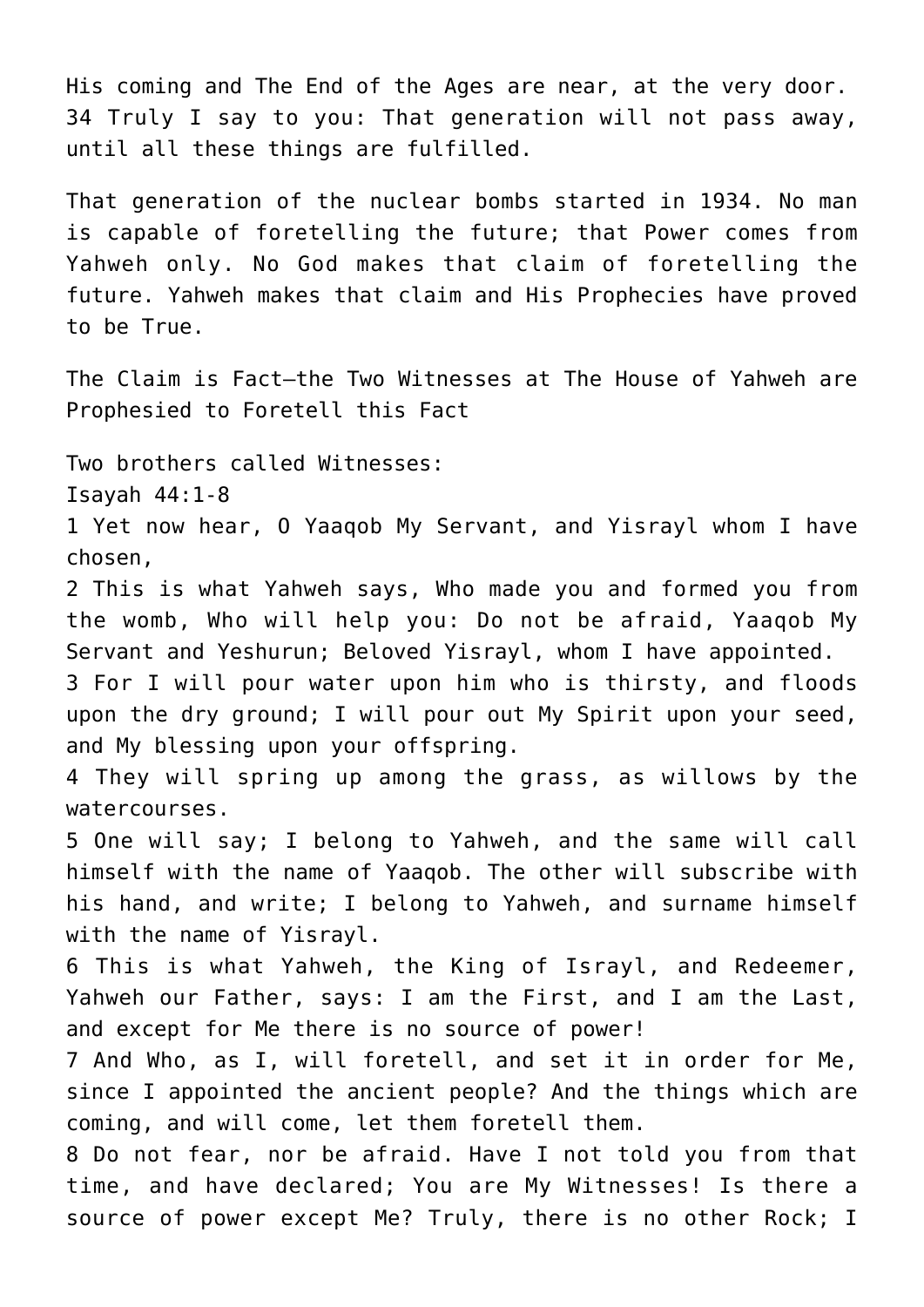know not one.

Isayah 45:4-8

4 For Yaaqob My servant's sake, and Yisrayl My chosen; and I call you by your name (Yaaqob); and I surname you (Yisrayl), though you did not recognize that it was Me.

5 I am Yahweh, and there is no other apart from Me. There is no God (Elohim). I will strengthen you with this knowledge, though you did not recognize that it was Me—

6 So that they may know from the rising of the sun to the place of its setting that there is none besides Me. I am Yahweh, and there is no other!

7 Light and darkness were created because you were created to learn these things; peace and destruction were created because you were created to learn these things. Behold! It has come to pass that all these things were done.

8 Drop down, you heavens, from above, and let the skies pour down Righteousness. Let the earth be released; let Salvation spring up, and let righteousness grow together; I, Yahweh, have created it.

Isayah 34:16

Search out The Book of Yahweh, and read. Not one of these will be neglected. For it is written: Yahweh is their Shepherd; for His Mouth has commanded it, and His Spirit has gathered them.

The Book of Yahweh has been available in English since 1987. The House of Yahweh was established in this Generation. The younger of the two brothers called Witnesses who takes the Message of the Kingdom of Yahweh to all nations, was born in the year 1934.

The nuclear bombs actually started in 1934 with the prophesied increase in knowledge (the computer), which also started in 1934.

The only prophesied protected place in the world from Satan's wars is shown to be The House of Yahweh.

The Protected Gathering

Yeremyah 23:3-8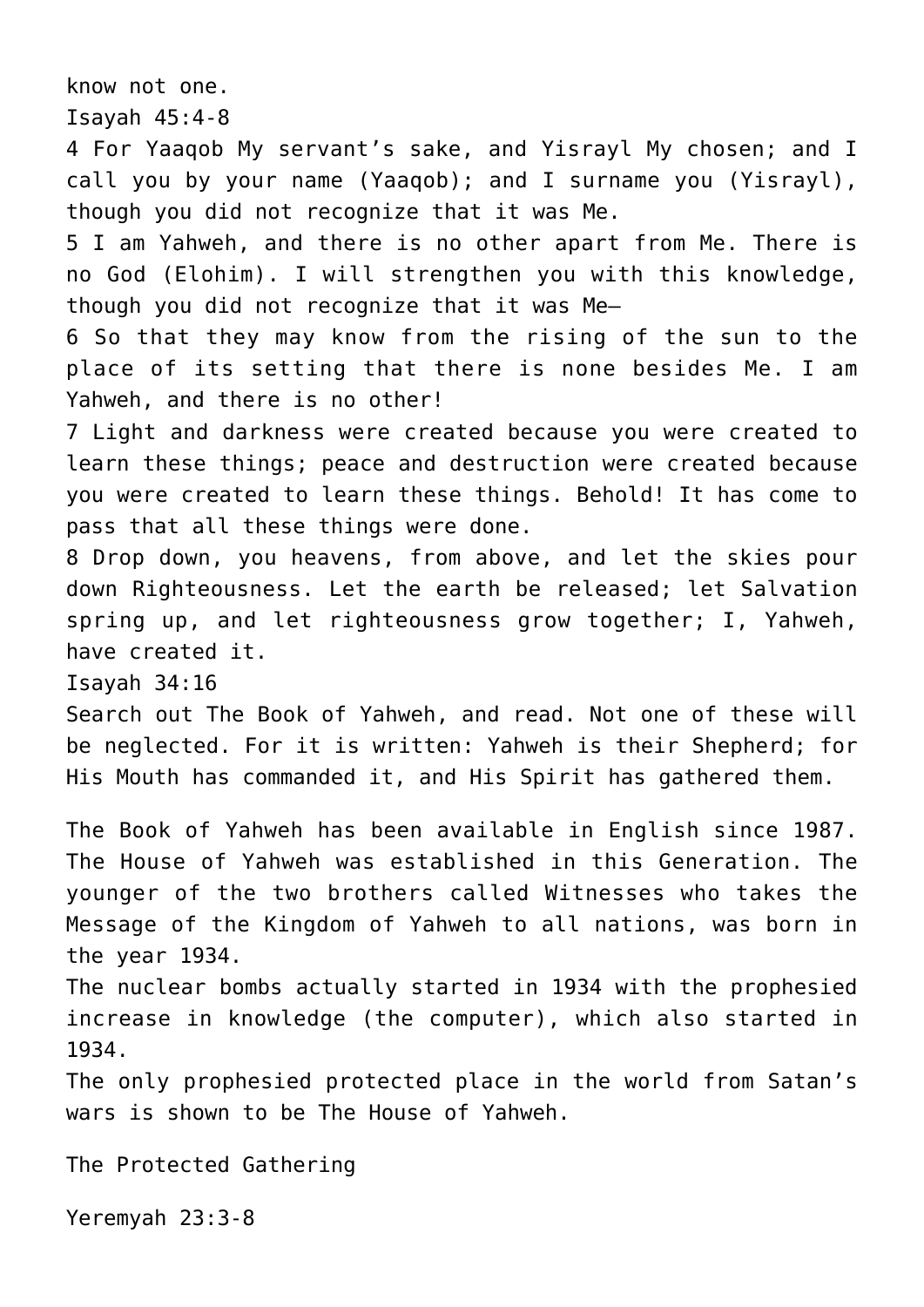3 But I will gather the remnant of My Flock out of all countries where they have been driven, and bring them back to their folds; homes, and they will be fruitful and increase.

4 And I will set up shepherds over them who will feed them; and they will fear no more, nor be dismayed, neither will they be lacking, says Yahweh.

5 Behold, the days come, says Yahweh: that I will raise to David a Righteous Branch, and a King will reign and succeed, and will execute judgment and justice in the earth.

6 In His days, those who reverence Yahweh will be saved, and the Called Out Ones will dwell safely; and this is the Name that He will proclaim to them at Abel–Yahweh Tsidqenu: Yahweh our Righteousness.

7 Therefore behold, the days come, says Yahweh, that they will no longer say; As surely as Yahweh lives Who brought up the children of Israyl out of the land of Egypt;

8 But they will say; As surely as Yahweh lives Who brought up and led the seed of the house of Yisrayl into the Protected Place at Abel, and from all countries where they had been driven; and they will dwell in their own land.

It would be wise to try to get here before Christmas. Psalm 91 was written as a Warning for this generation. Psalm 91:1-16

1 He who dwells in the Secret Place of the Most High will abide under the Shadow of the Almighty.

2 We say to Yahweh: You are our refuge and our fortress! You are our Father in You we will trust!

3 Surely He will deliver you from the snare of the fowler, and from the noisome; deadly, pestilence.

4 He will cover you with His Feathers, and under His Wings will you trust. His Truth will be your shield and buckler.

5 You will not be afraid of the terror of night, nor of the arrow that flies by day.

6 Nor of the pestilence that walks in darkness, nor of the destruction that wastes at noonday.

7 A thousand will fall at your side, and ten thousand at your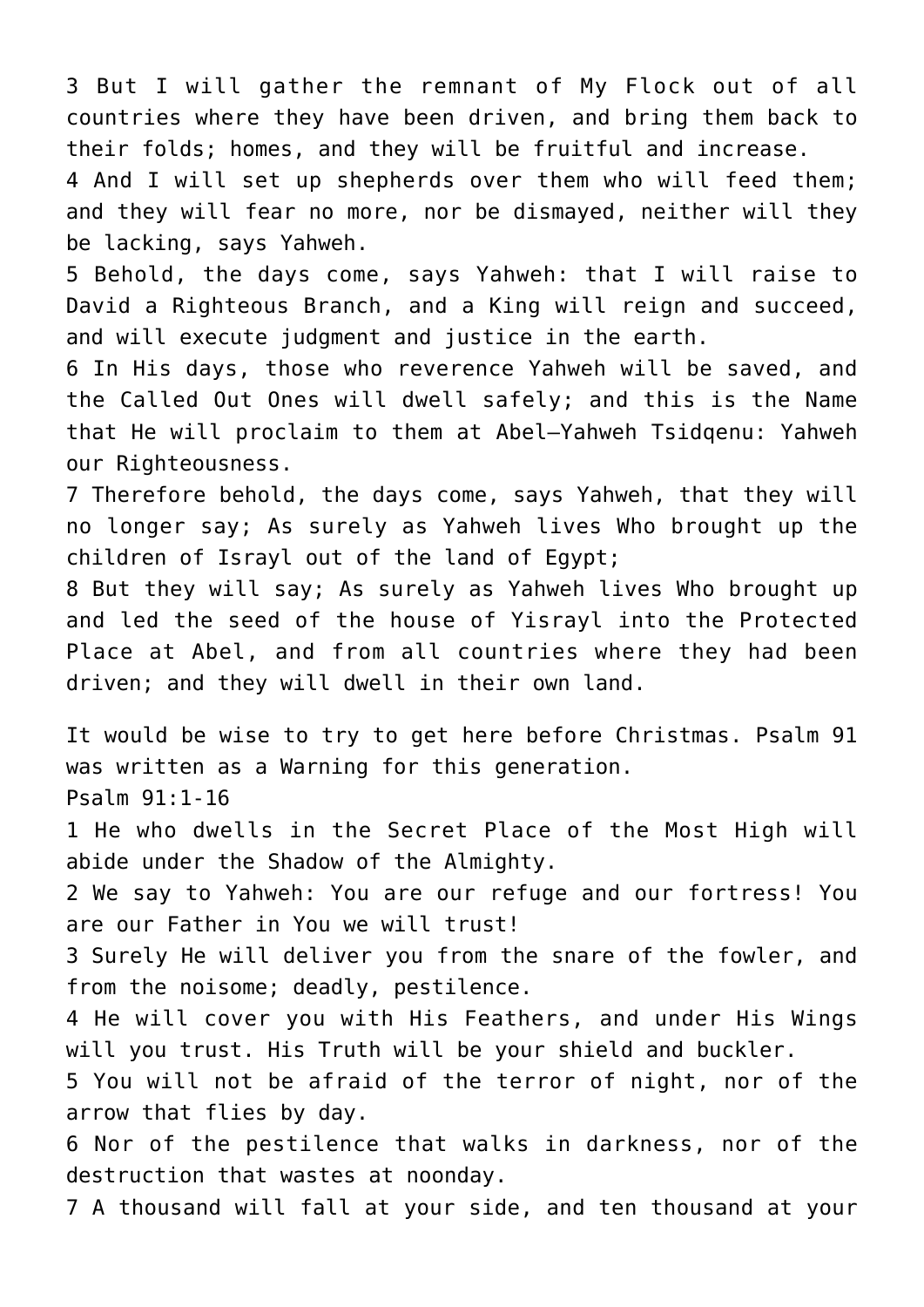right hand; but it will not come near you. 8 Only with your eyes you will look and you will see the reward of the wicked; 9 Because you have made Yahweh your refuge. Because you have made the Most High your House; The House of Yahweh; 10 No evil will befall you, nor will any plague come near your dwelling. 11 For He will give His malakim charge concerning you, to keep; protect, you in all your ways. 12 They will bear You up in their hands, so You will not strike Your foot against a stone. 13 You will tread upon the lion and adder. The young lion and the dragon you will trample under feet. 14 Yahweh says: Because you have set your love upon Me, I will deliver you; cause you to escape. I will set you on high, because you know My Name. 15 You will call Me, and I will answer you. I will be with you in trouble; I will deliver you, and honor you. 16 With long life I will satisfy you, and I will show you My Salvation; Yahshua Messiah! Mattithyah 6:33 But seek you first the Kingdom of Yahweh and His Righteousness, and all these things will be added to you. Micahyah 4:1-3 1 But in the Last Days it will come to pass that the mountain; promotion, of The House of Yahweh will be established in the chief of the nations. It will be raised above all congregations; and all peoples will eventually flow to it. 2 And many people will go and say; Come, and let us go up to the mountain; uplifting, of Yahweh, and to the House of the Father of Yaaqob, and He will teach us of His Ways, and we will walk in His Paths. Because the Laws will depart from Zion, and the Word of Yahweh from Yerusalem. 3 And He will judge between many people, and rebuke strong nations afar off; and they will beat their swords into plowshares, and their spears into pruninghooks. Nation will

not lift up sword against nation, nor will they learn war